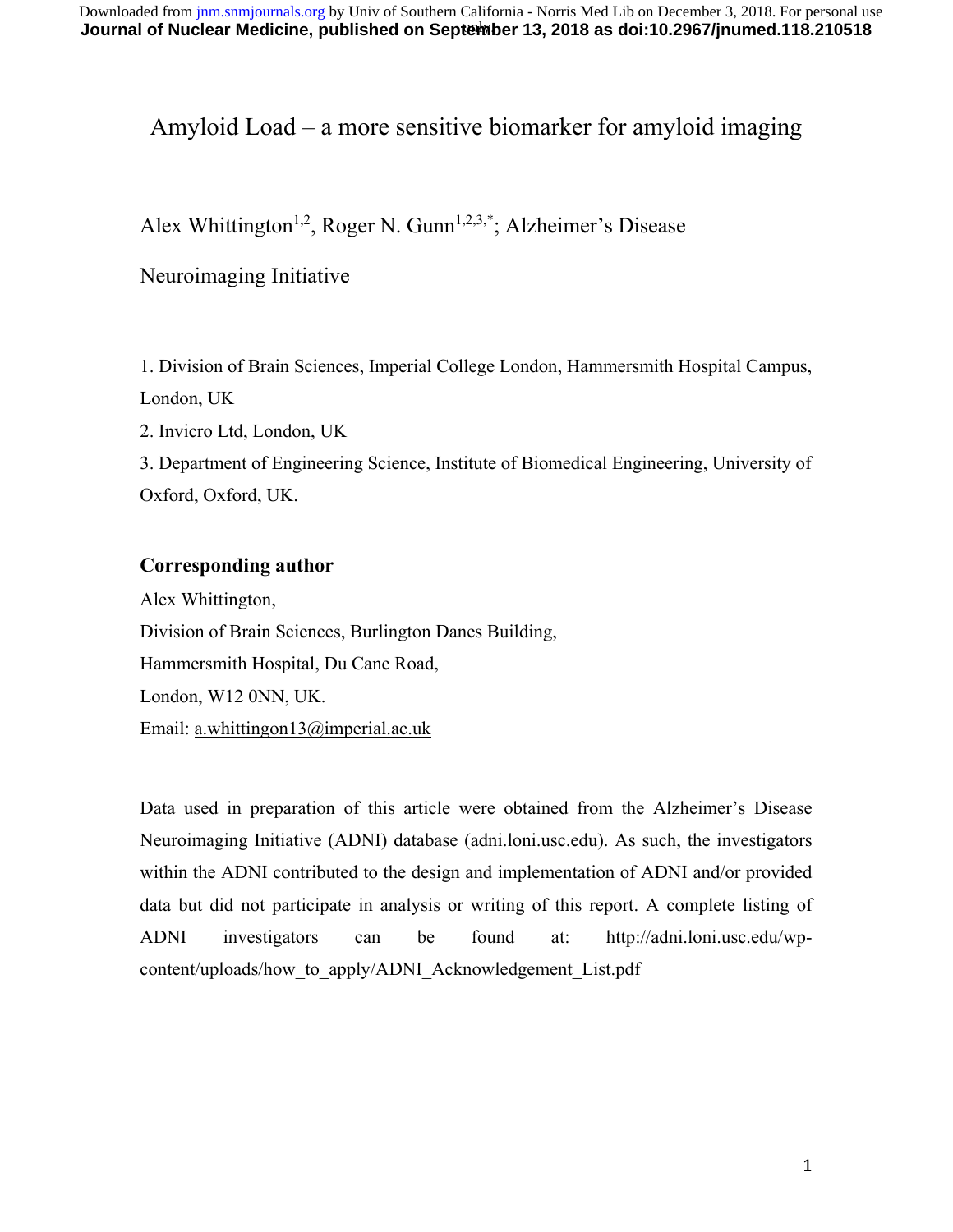### **Abstract**

Amyloid- $\beta$  (A $\beta$ ) plays a key role in the pathogenesis of Alzheimer's disease (AD) and it can be imaged *in vivo* using [18F]Florbetapir positron emission tomography (PET). A composite standardised uptake value ratio (SUVr) is a commonly used outcome measure for quantifying the global Aβ burden however the sensitivity is sub-optimal which can lead to low power in clinical trials. We introduce amyloid load,  $A\beta_L$  as a novel biomarker to quantify the global Aβ burden along with an automated algorithm for its calculation (Amyloid<sup>IQ</sup>).

 $A\beta_L$  is evaluated on cross-sectional and longitudinal data obtained from the Alzheimer's disease neuroimaging initiative (ADNI). The cross-sectional data consisted of 769 subjects across the disease spectrum (211 healthy controls (HC), 223 early mild cognitive impairment (EMCI), 204 late mild cognitive impairment (LMCI), 132 AD). The distributions of  $A\beta_L$  in the four different classifications were compared and the same analyses were applied to a composite SUVr outcome measure. The effect sizes (hedges' g) between all but one classifications were higher for  $A\beta_L$  than composite SUVr with the mean difference in effect size being 46%. 147 of the EMCI patients had a two-year follow-up scan and the effect size between baseline and follow-up for  $A\beta_L$  was 0.49 compared to 0.36 for a composite SUVr demonstrating an equivalent increase in power for longitudinal data.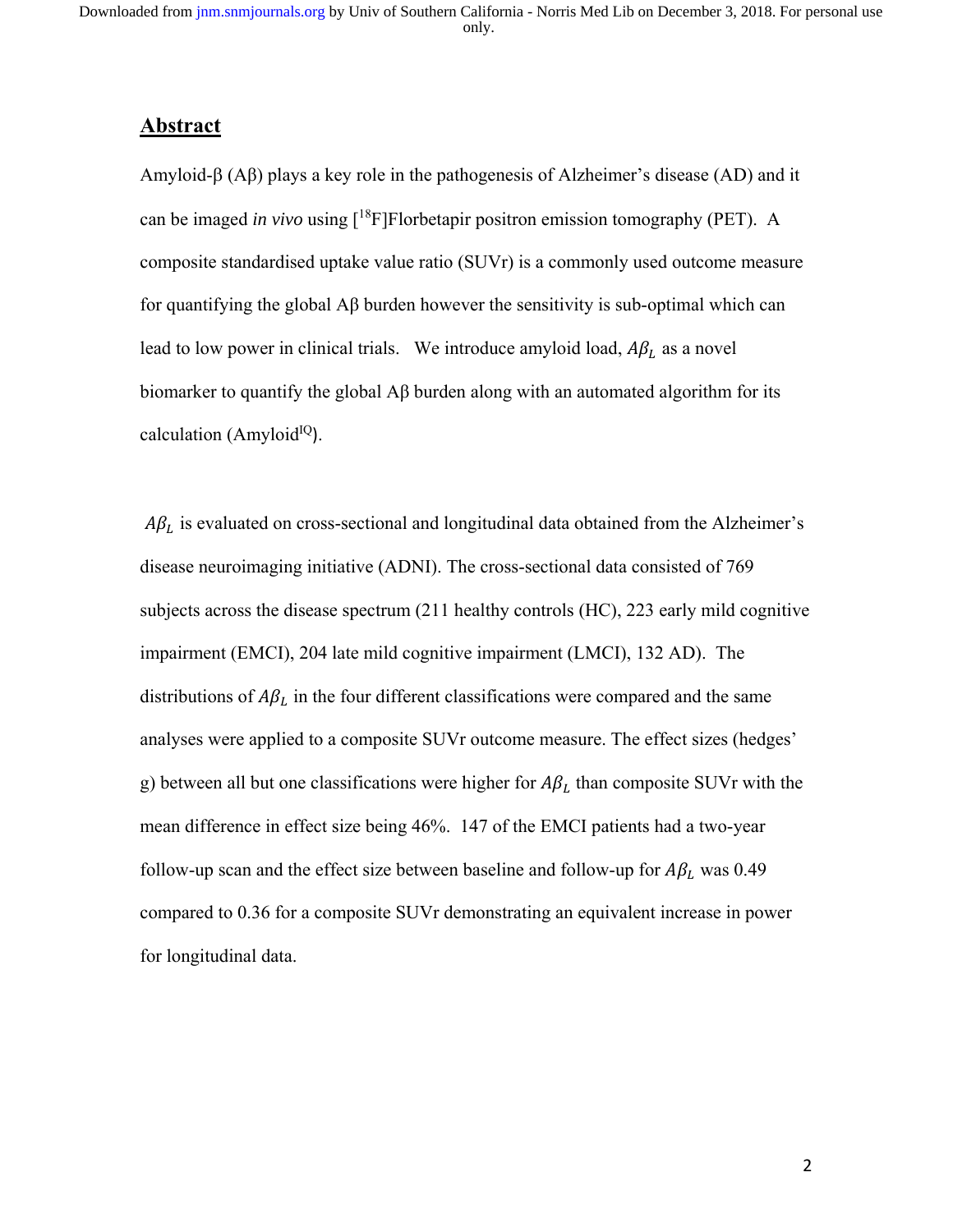These results provide evidence that  $A\beta_L$  will be a valuable outcome measure in future  $A\beta$ imaging studies providing an substantial increase in power over currently employed SUVr methods.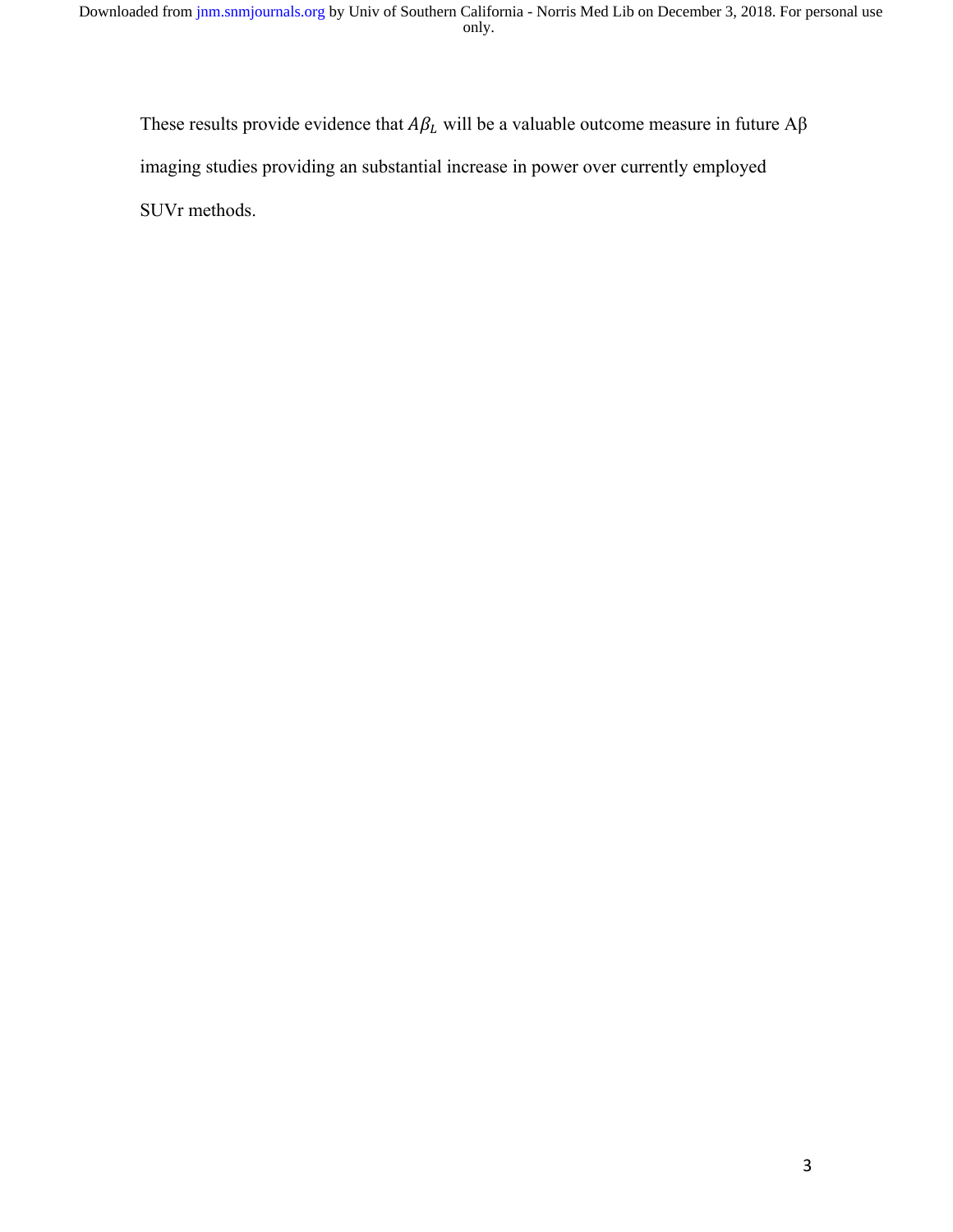## **Introduction**

Neuritic plaques are one of two pathological hallmarks of Alzheimer's disease (AD) and the major constituent of these plaques is amyloid-β (Aβ)(*1*–*3*). Evidence suggests Aβ plays a key role in the pathogenesis of the disease(*4*–*6*).

The *in vivo* Aβ concentration can be quantified in humans with static Positron Emission Tomography (PET) image using the radioligand  $[{}^{18}F]$ Florbetapir. A composite SUVr with a grey matter cerebellum reference region is a commonly used outcome measure for assessing the global Aβ burden from static images. It can be calculated from a static  $[{}^{18}$ F]Florbetapir image by dividing the mean intensity of voxels in a Aβ specific target region which includes the majority of the cortex by the mean intensity of voxels in the grey matter cerebellum where these two regions of interest have been defined using a combination of a grey matter probability and an anatomical atlas.

Large cross-sectional, longitudinal studies have been performed with composite SUVr as the primary outcome measure( $7-9$ ) in order to better understand the Aβ accumulation in AD. Whilst the cross-sectional studies have shown increases in composite SUVr in AD subjects when compared to healthy controls(*7*,*10*), the longitudinal results show high variability(*11*,*12*) between baseline and follow-up. High variability in the outcome measure results in low power to detect biological differences in the Aβ concentration. As a result of this, it has been argued that only dynamic images should be used for quantitative imaging studies $(13)$  but this is less cost-effective and puts more stress on patients. A more sensitive outcome measure from static  $[{}^{18}F]$ Florbetapir PET images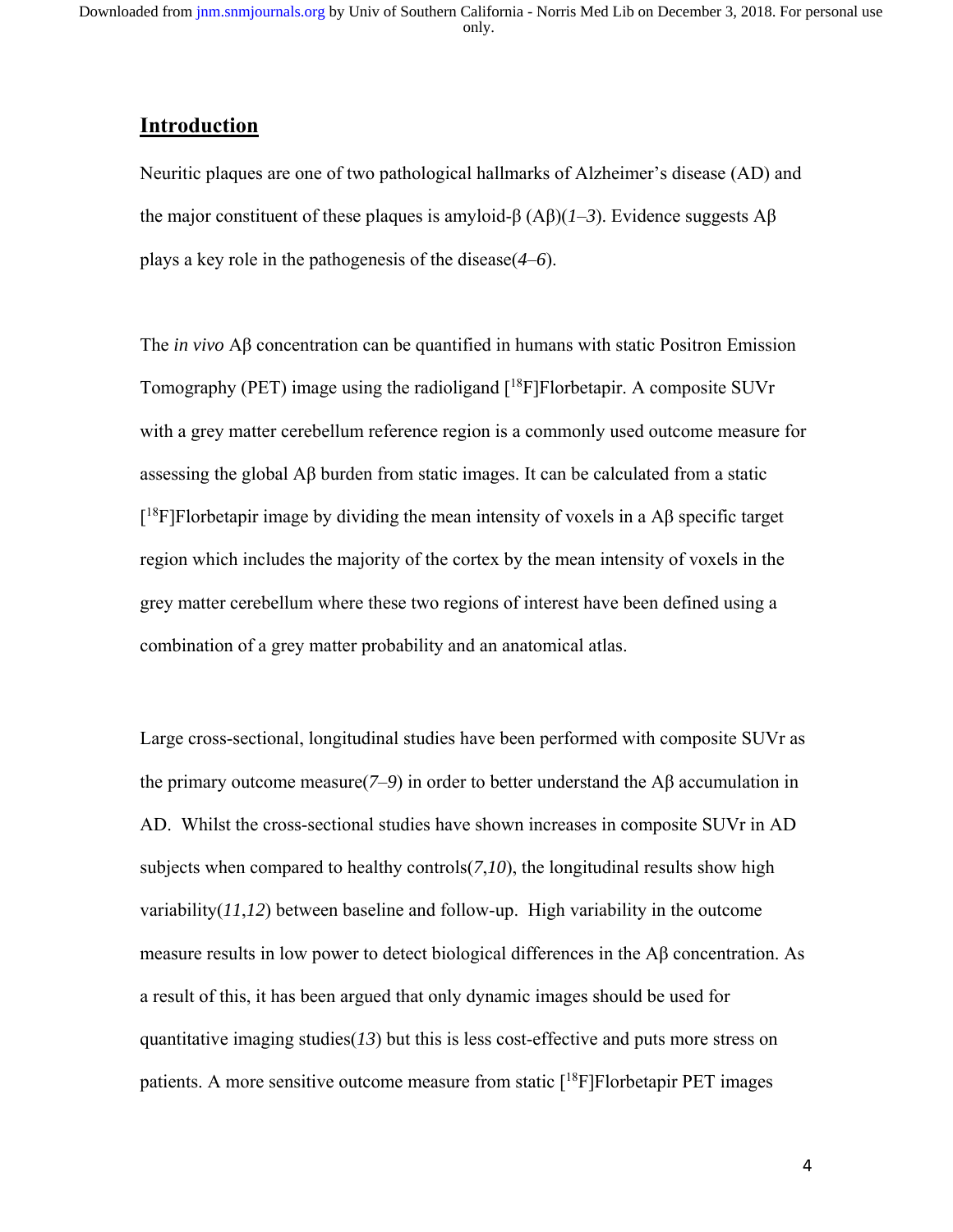which quantifies the global Aβ burden could reduce variability and therefore increase the probability of detecting real biological effects.

In this work, we introduce a novel sensitive biomarker,  $A\beta_L$  for quantifying the global  $A\beta$ burden from static [<sup>18</sup>F]Florbetapir PET images. It is calculated using two previously derived canonical images for the non-specific binding of  $[^{18}F]F$ lorbetapir and the A $\beta$ carrying capacity( $14$ ).  $A\beta_L$  is calculated using the fully automated Amyloid<sup>IQ</sup> algorithm on both cross-sectional and longitudinal data from the Alzheimer's disease neuroimaging initiative (ADNI) and the results from  $A\beta_L$  are compared to those from composite SUVr.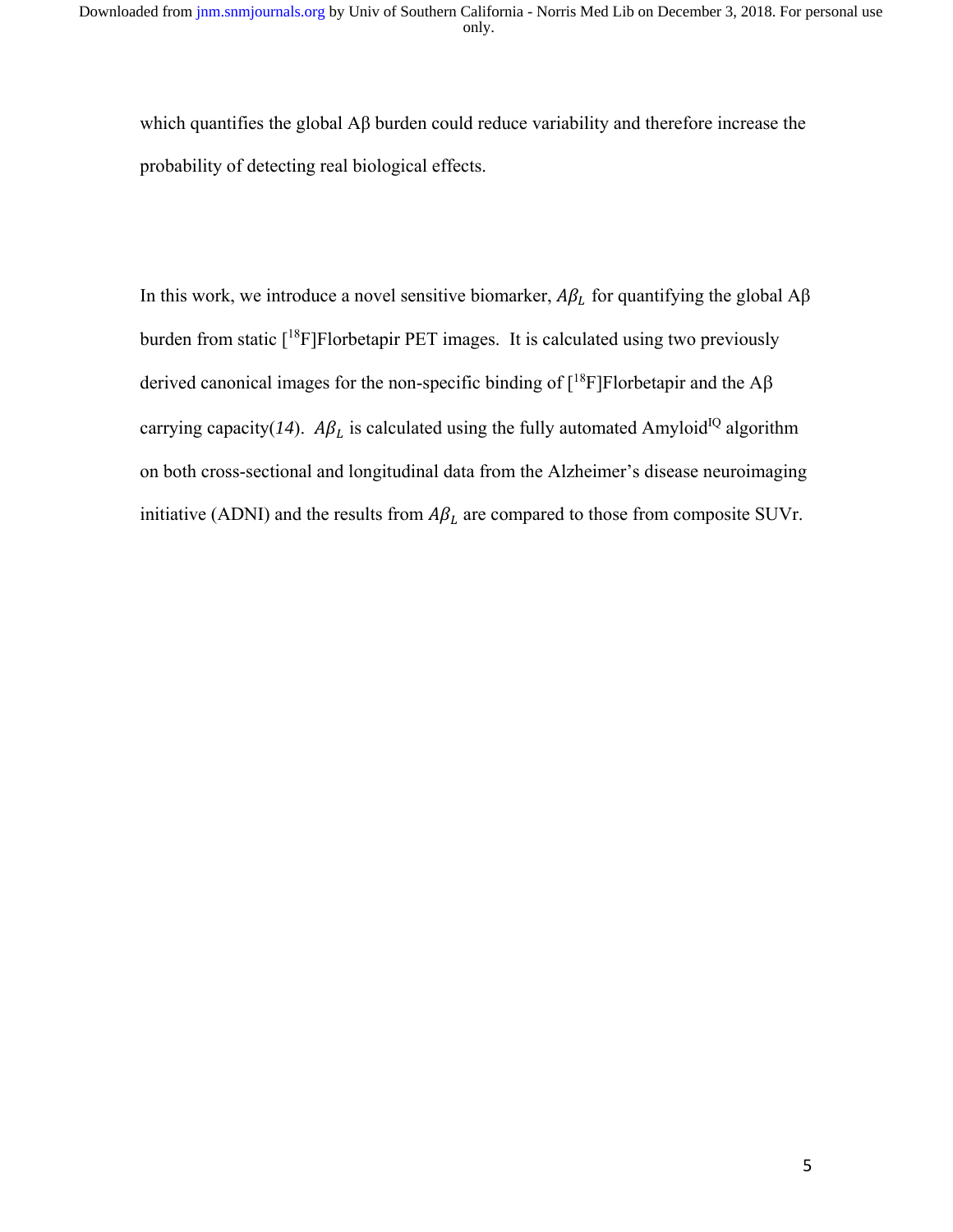## **Materials and methods**

#### **Imaging data**

*Cross-sectional data* - [<sup>18</sup>F]Florbetapir human A<sub>B</sub> PET imaging data and structural Magnetic Resonance Imaging (MRI) data were obtained from the (ADNI) database(*15*) (adni.loni.usc.edu) for 779 subjects (211 healthy controls (HC), 223 early mild cognitive impairment (EMCI), 204 late mild cognitive impairment (LMCI), 132 AD)

*Longitudinal data –* In addition to the cross-sectional data, two year follow-up (mean  $1.96 \pm (0.12)$  years) scans for 147 subjects were downloaded.

The ADNI was launched in 2003 as a public-private partnership, led by Principal Investigator Michael W. Weiner, MD. The primary goal of ADNI has been to test whether serial MRI, PET, other biological markers, and clinical and neuropsychological assessment can be combined to measure the progression of mild cognitive impairment and early AD. For up-to-date information, see www.adni-info.org.

 $I^{18}$ *F*]*Florbetapir human AB PET imaging data* - [<sup>18</sup>F]Florbetapir PET scans consisted of a 20-minute  $[{}^{18}F]$ Florbetapir PET scan 50 minutes post-injection (370 $\pm$ 37 MBq) according to the standardised ADNI protocol(*7*). There were 3 image pre-processing steps applied to the data prior to entry into the ADNI imaging database (For full details, see http://adni.loni.usc.edu/methods/pet-analysis/pre-processing). Briefly, 4 late-time 5 minute frames are co-registered and averaged. The resulting image is converted to a 160x160x96 voxel static image with voxel dimension of 1.5mmx1.5mmx1.5mm.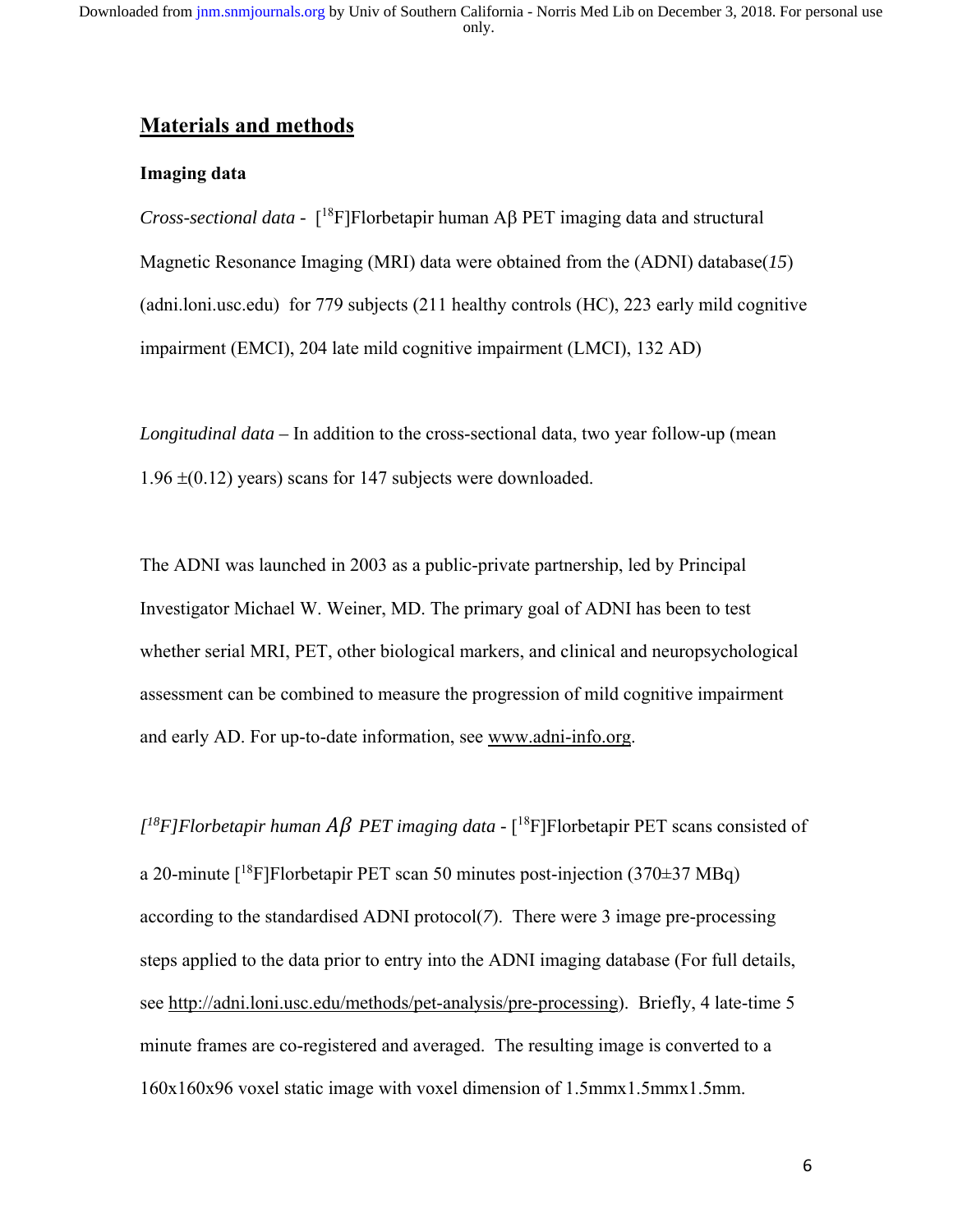Finally, an 8mm full width half maximum gaussian filter was applied (corresponding to the lowest resolution scanner used in the study). These primary data were downloaded from the ADNI database and used in the subsequent analyses.

*T1-weighted Magnetic Resonance Imaging data –* All subjects underwent T1-weighted 1.5T structural MRI which were downloaded from the ADNI imaging database.

#### **Image Processing**

*Registration of images into streotactic space* -  $[$ <sup>18</sup>F]Florbetapir data were nonlinearly registered into Montreal Neurological Institute 152 space (MNI152 space(*16*)) using a diffeomorphic nonlinear registration (DARTEL)(*17*). Initially, the structural MRI images were segmented into grey matter and white matter using SPM12 and registered to a group average template. The group average template was then registered to MNI152 space. Each  $[{}^{18}F]$ Florbetapir SUVr image was registered to the their corresponding MRI using a rigid-body registration. Finally, the individuals' DARTEL flow field and template transformation was applied without modulation resulting in  $[18F]$ Florbetapir images in MNI152 space. The normalised maps were spatially smoothed (8mm full width at half maximum (FWHM) Gaussian kernel). Each registration was visually assessed to check the quality of the registration. 10 subjects were rejected which meant the cross-sectional dataset used included 769 subjects and the longitudinal dataset included 147 subjects.

*Generation of SUVr images* - SUVr images for all scans were generated using the grey matter cerebellum as the reference region which was defined as the intersection between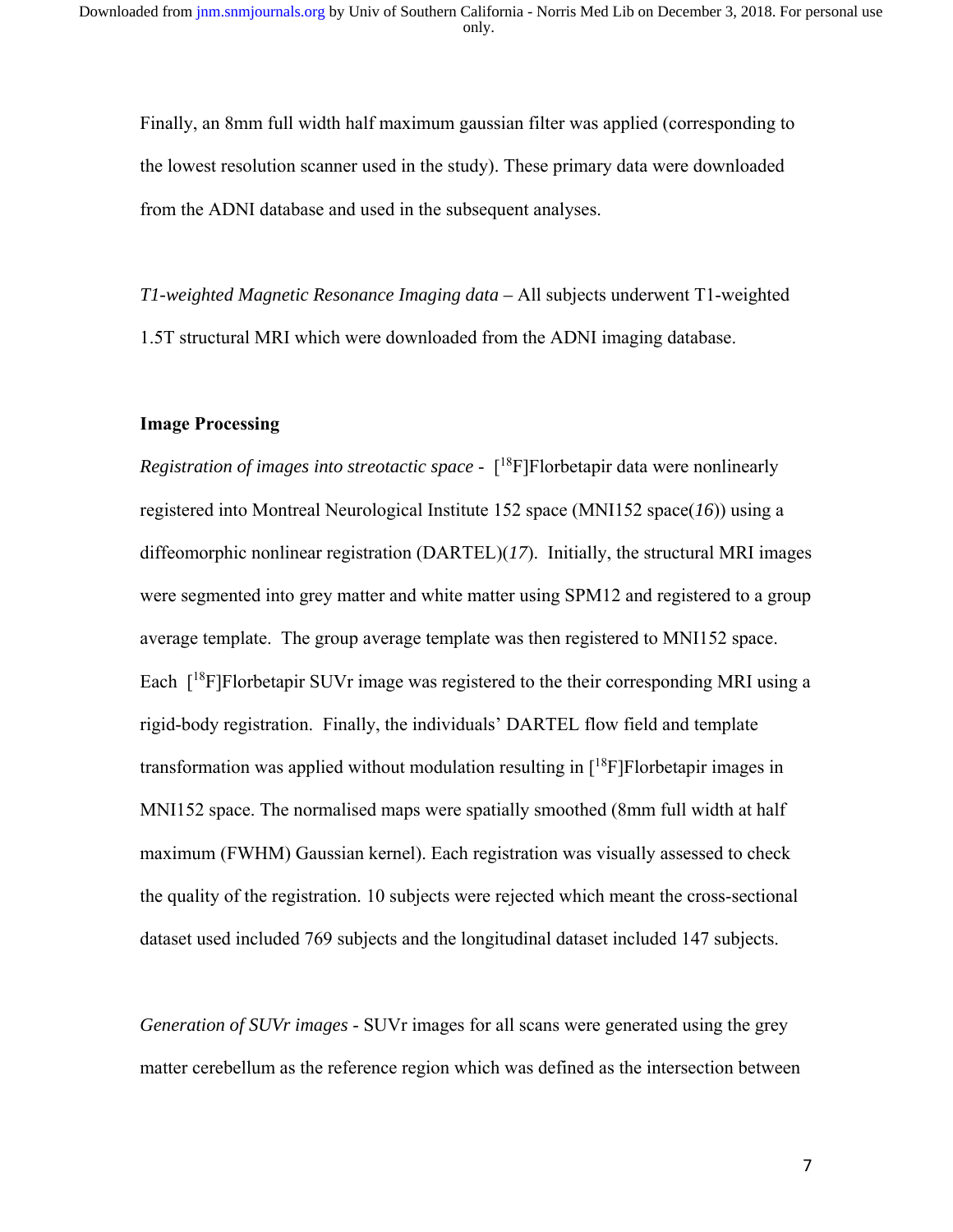the cerebellum ROI of the CIC atlas( $18$ ) and the grey matter atlas with  $p(\text{grey matter})$ 0.3. The mean uptake value for the grey matter cerebellum ROI was obtained and image intensities were divided by this to generate an SUVr image for each subject.

### **Definition of**  $A\beta_L$

Based on our prior spatiotemporal modeling work(*14*) we hypothesized that a [<sup>18</sup>F]Florbetapir SUVr (grey matter cerebellum reference) image, spatially normalised into MNI152 space, could be effectively modelled using a linear combination of previously derived canonical images for the non-specific binding **NS** and carrying capacity **K**(*19*). Therefore,

$$
SUVr_{fit} = n \cdot NS + A\beta_L K \tag{1}
$$

where,  $SUVr_{fit}$  is the modelled image, NS is the non-specific binding image,  $K$  is the carrying capacity image,  $ns$  is the non-specific binding coefficient and  $A\beta_L$  is the amyloid load. As the carrying capacity image is the one relating to  $\overrightarrow{AB}$  concentration, it was further hypothesised, that the  $A\beta_L$  would be a sensitive biomarker to quantify the global Aβ burden ranging from 0% in the case of a healthy brain up to 100% in the case of a brain with the highest level of amyloid.

### Amyloid<sup>IQ</sup> algorithm for calculating  $A\beta_L$

After spatially normalising the  $[{}^{18}F]$ Florbetapir SUVr images, a fully automated algorithm was used to calculate **SUVr**<sub>fit</sub>, ns and  $A\beta_L$  for each image. Values for ns and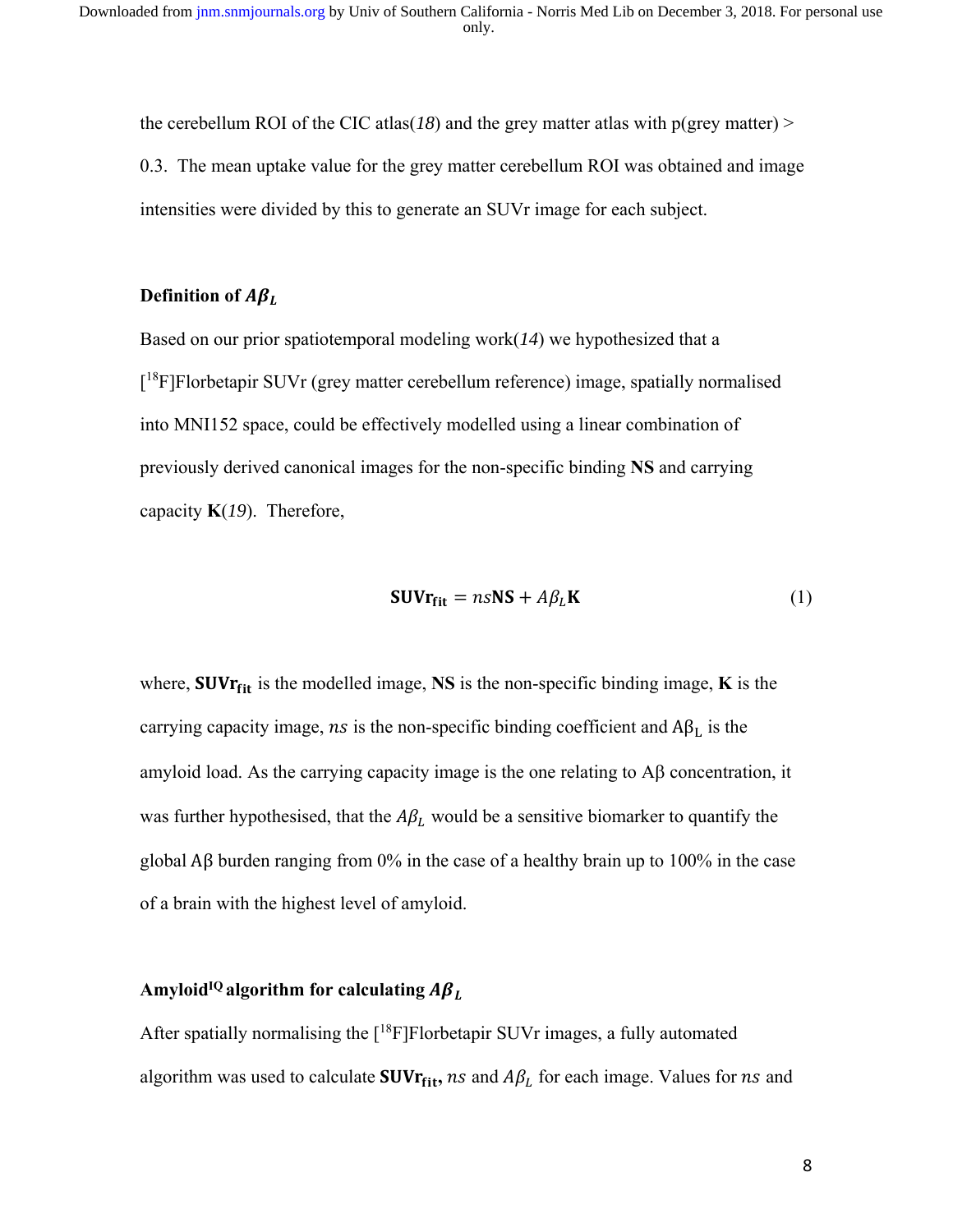$A\beta_L$  were optimised by minimising the sum of squares of residuals between the voxel intensities of the spatially normalised  $[18F]F$ lorbetapir SUVr image and the **SUVr**<sub>fit</sub> image. This was achieved by forming the overdetermined system of linear equations shown in equation 2 and solving for ns and  $A\beta_L$ . Equation 2 was optimised in MATLAB using QR decomposition.

$$
\begin{bmatrix} NS_1 & K_1 \\ \vdots & \vdots \\ NS_{end} & K_{end} \end{bmatrix} \begin{bmatrix} ns \\ A\beta_L \end{bmatrix} = \begin{bmatrix} SUSr_1 \\ \vdots \\ SUSr_{end} \end{bmatrix}
$$
 (2)

where  $NS_i$ ,  $K_i$  and  $SUVr_i$  are the  $i^{\text{th}}$  voxel intensities in the **NS** image, **K** image and [<sup>18</sup>F]Florbetapir SUVr image in MNI space respectively.

The algorithm produces four outputs as summarised in Figure 1. The parameter values ns and Aβ<sub>L</sub> are estimated along with the fitted image (SUVr<sub>fit</sub>) and the residual difference (SUVr - SUVr<sub>fit</sub>).

#### Comparison of  $A\beta$ <sub>*L*</sub> with composite SUVr

In both the cross-sectional and longitudinal studies,  $A\beta_L$  was compared to composite SUVr as an outcome measure to quantify the  $\overrightarrow{AB}$  burden.

A composite SUVr was defined to be the mean SUVr value from grey matter voxels (those with  $p(grey matter) > 0.3$ ) in 4 large cortical regions (Frontal lobe excluding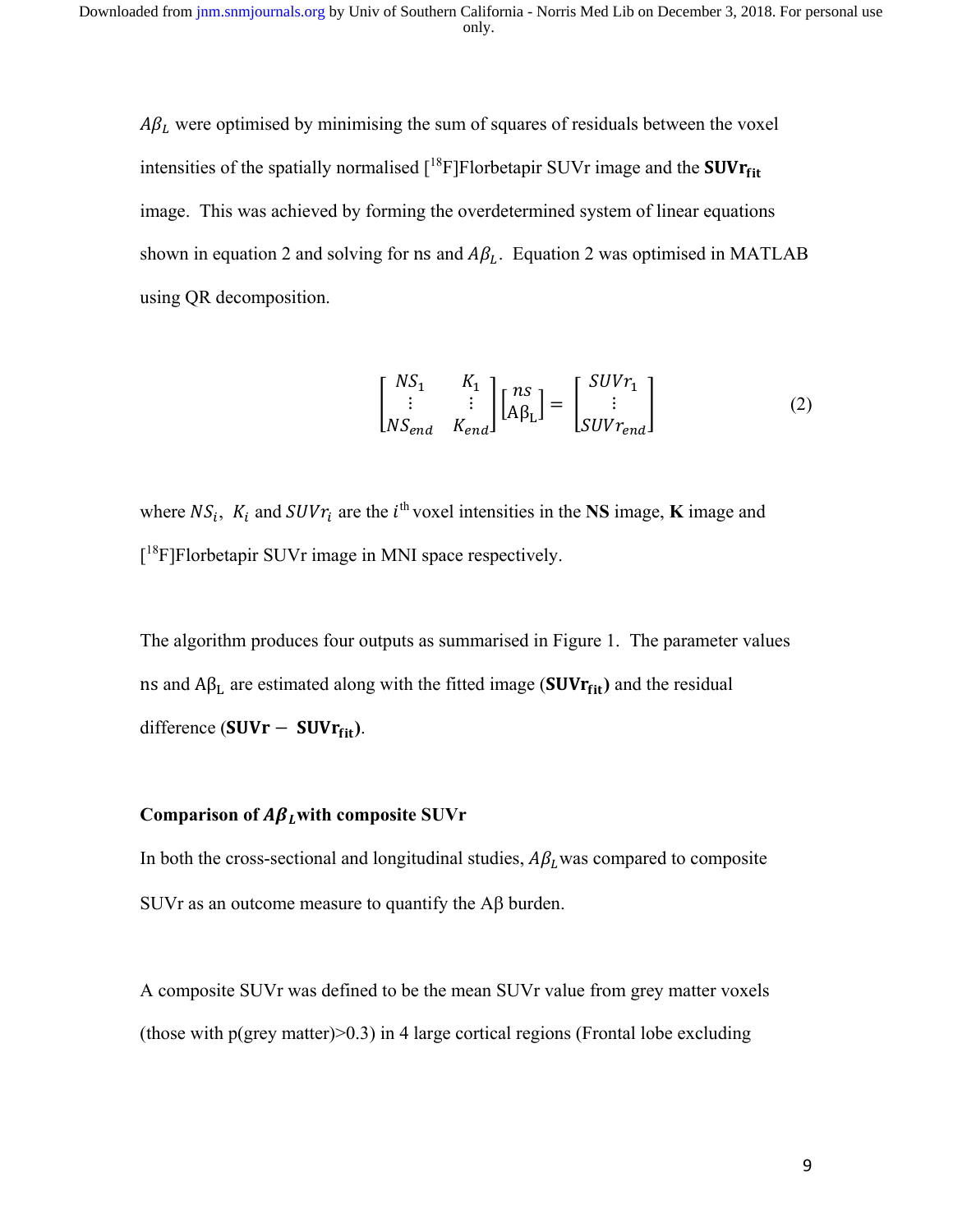Sensory Motor Area and Precentral gyrus, Cingulate cortex, Parietal Lobe and Temporal Lobe) taken from the CIC atlas(*18*).

In the cross-sectional study, the effect sizes (hedges g) were calculated between each of the different clinical groups for both  $A\beta_L$  and composite SUVr. For the longitudinal study, an effect size (again hedges g) was calculated for the delta of follow-up from baseline for both  $A\beta_L$  and composite SUVr.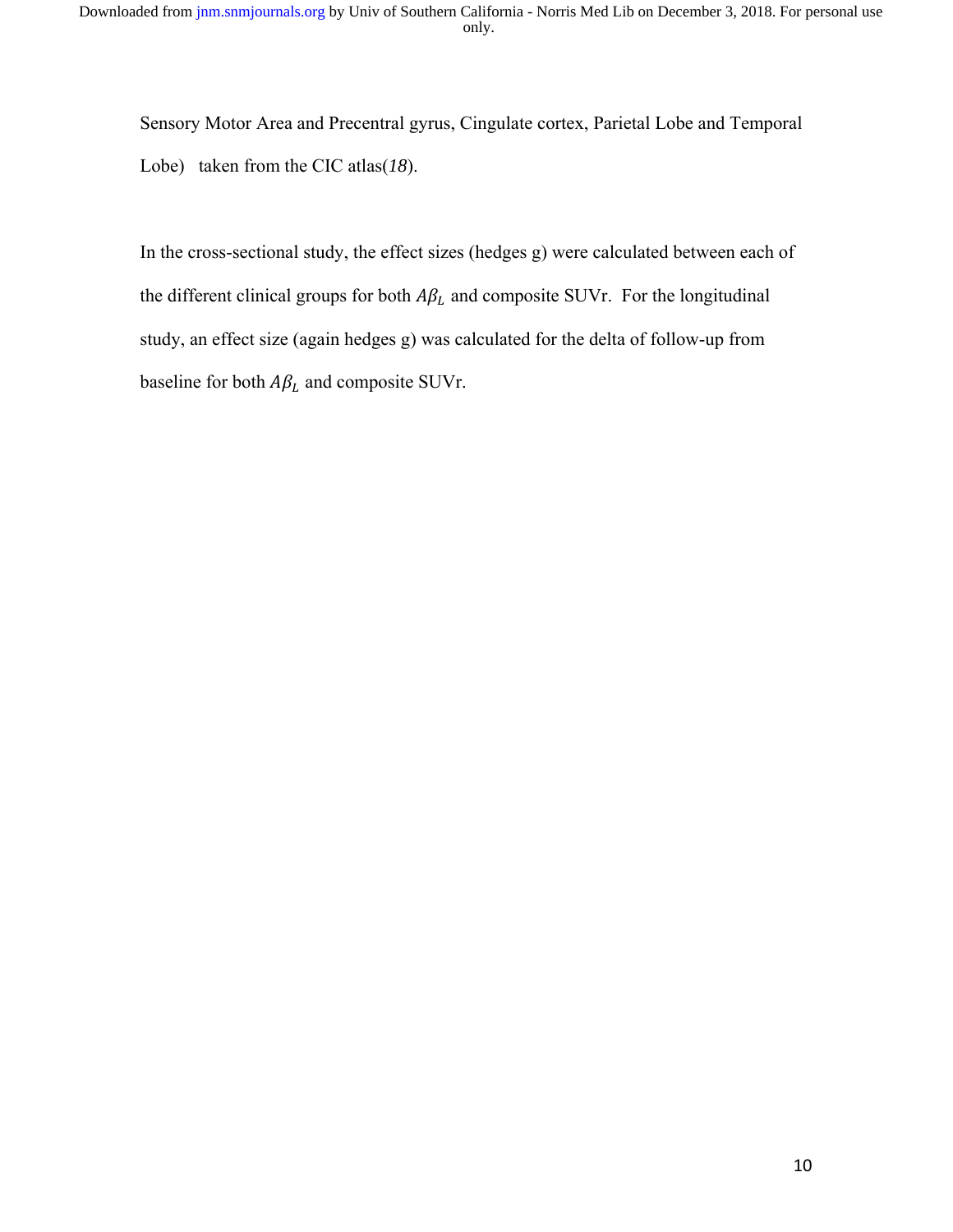## **Results**

#### Calculation of  $A\beta_L$

 $A\beta_L$  was successfully calculated for all 769 subjects, the algorithm was completed for each subject in under 1 minute on a standard workstation after the PET images had been spatially normalised to MNI space (where the canonical images **K** and **NS** had been generated previously).

### **Evaluation of SUVrfit images**

The quality of the fit for  $SUVr_{fit}$  was assessed by evaluating the percentage voxels in the brain which satisfied  $|SUVr - SUVr_{fit}| > 0.3$  (see Figure 2). The larger this percentage, the poorer the fit. The mean percentage of voxels in the brain with  $|SUVr - SUVr_{fit}| >$ 0.3 across all 769 subjects was 4.6%. 96% of the 769 subjects had fewer than 20% of voxels which satisfied  $|SUVr - SUVr_{fit}| > 0.3$  meaning that over 80% of voxels in 96% of subjects were well modelled. The highest percentage in all the subjects was 38.0%. There was no correlation between the calculated  $A\beta_L$  and the percentage of voxels which satisfied  $|SUVr - SUVr_{fit}| > 0.3$ . Example fittings for images with high, medium and low  $A\beta_L$  scores can be seen in supplementary materials (Figure S1).

#### Aβ<sub>L</sub> and composite SUVr in cross-sectional ADNI data

The distributions of  $A\beta_L$  in the four different ADNI classifications (HC, EMCI, LMCI, AD) were calculated and compared to analogous distributions for the composite SUVr. Boxplots for each of the distributions are presented in Figure 3, the effect sizes between the different groups for effect sizes for composite SUVr and  $A\beta_L$  are shown in Table 1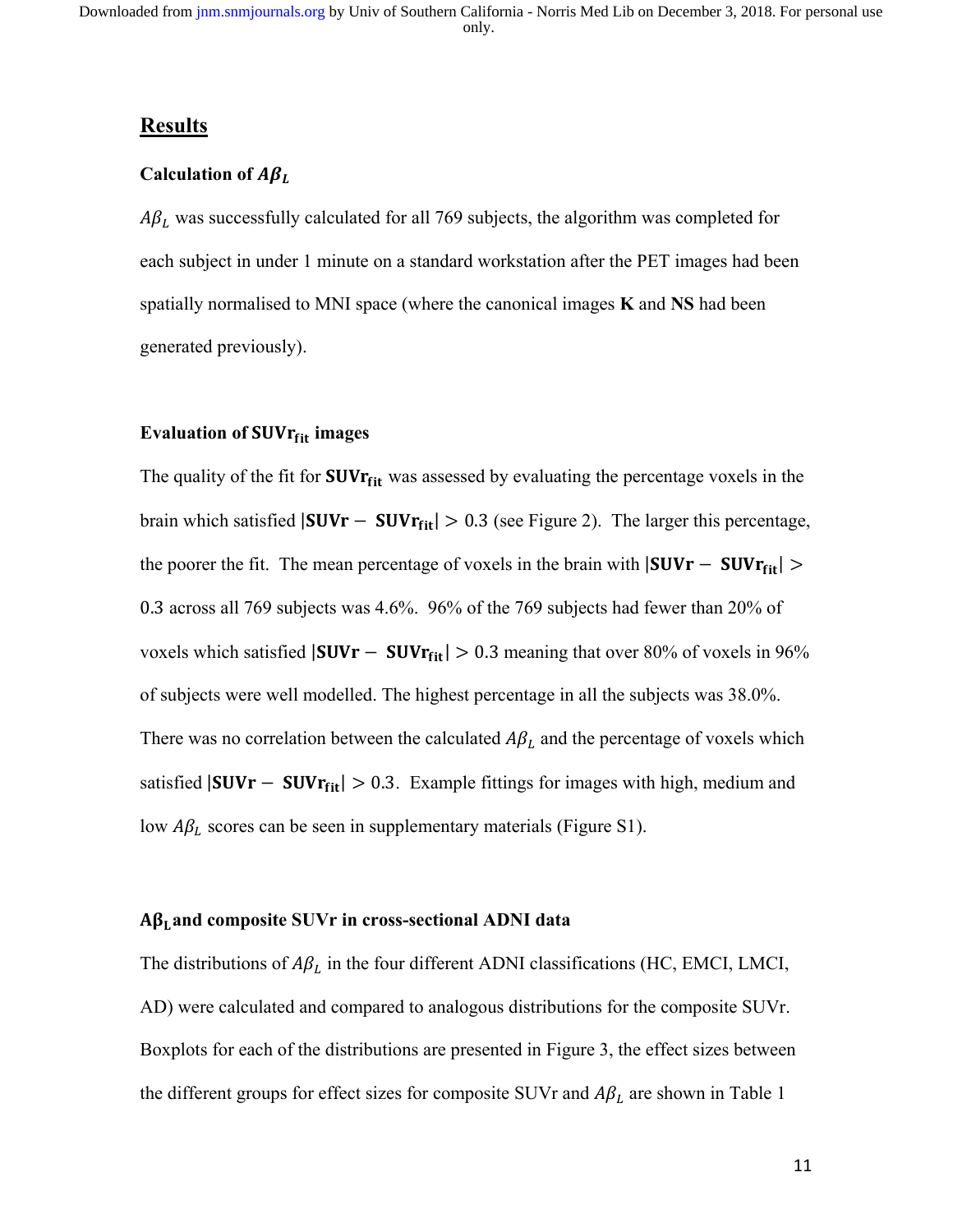and Table 2 respectively. Both composite SUVr and  $A\beta_L$  increase as the level of cognition declines in the ADNI population but  $A\beta_L$  has greater sensitivity between all classification groups apart from EMCI to HC where the two measures were equivalent. The mean increase in effect size when comparing  $A\beta_L$  with composite SUVr was 46% and the greatest increase was observed between LMCI and EMCI which increased by 106%.

The mean calculated  $ns$  for HC was 1.06. There was a 17% reduction in the mean calculated ns for AD when compared to HC and a 10% reduction between LMCI and HC but no difference between EMCI and HC. Boxplots for the distributions of ns can be seen in Figure 4.

#### ࡸࢼ**and composite SUVr in longitudinal ADNI data**

 $\Delta A \beta_L$  (baseline  $A \beta_L$  subtracted from follow-up  $A \beta_L$ ) and  $\Delta$ composite SUVr (baseline composite SUVr subtracted from follow-up composite SUVr) was calculated for each of the 147 subjects which had repeated [<sup>18</sup>F]Florbetapir. The distributions of  $\Delta A \beta_L$  and composite SUVr are shown in Figure 5. The increase in follow-up mean composite SUVr was 0.030 compared to baseline with a standard deviation of 0.12 which translates to an effect size of 0.36. The increase in follow-up  $A\beta_L$  compared to baseline was 2.0% and the standard deviation was 5.8% which translates to an effect size for  $\Delta A \beta_L$  of 0.49. This increase in effect size shows an increased sensitivity. There was no difference in the calculated *ns* between baseline and follow-up ( $p > 0.8$ ).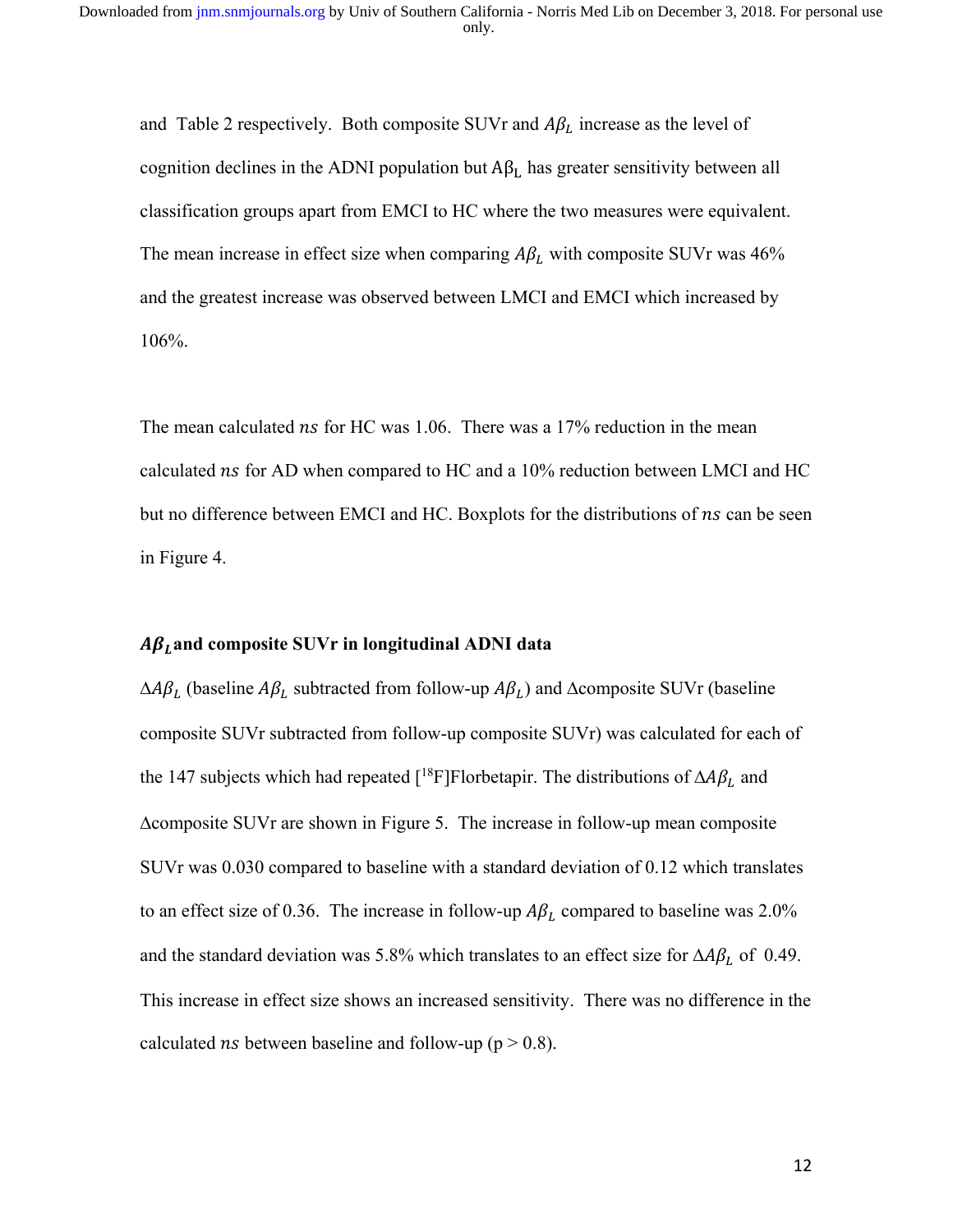#### **Discussion**

We have introduced the novel sensitive biomarker  $A\beta_L$  to quantify the A $\beta$  burden in the human brain using data from a static PET [<sup>18</sup>F]Florbetapir scan.  $A\beta_L$  is calculated by modelling an SUVr image as a linear combination of two canonical images - **K** and **NS**. Subsequently,  $A\beta_L$  can be extracted simply as the scaling factor of the carrying capacity canonical image **K**. In addition to defining the biomarker, we have presented an automated algorithm, Amyloid<sup>IQ</sup>, for calculating  $A\beta_L$  which is fast and robust to execute.

In this work, we calculated  $A\beta_L$  and composite SUVr for 769 scans subjects ranging across the full spectrum of disease. The effect sizes between the different disease classifications were calculated for both outcome measures with larger effect sizes observed for  $A\beta_L$  in every comparison apart from EMCI to HC where the two measures were equivalent. The mean increase in effect size between the different classifications in the cross-sectional ADNI data was 46%. This increase in sensitivity would be important in future studies as one would require fewer subjects to detect a significant difference between disease groups and healthy controls. A similar increase in power was also observed for the longitudinal ADNI data. As with the cross-sectional results, the increased power could be important for future longitudinal studies and clinical trials. In particular, interventional studies one would have greater power to detect reductions in baseline  $\overline{AB}$ . Figure 6 illustrates this by showing power curves (calculated using the effect sizes in the longitudinal data) for  $A\beta_L$  and composite SUVr in a simulated clinical trial of an anti-A $\beta$  therapeutic (50 placebo, 50 drug). The power for  $A\beta_L$  reaches 80% at ~10% reduction in baseline A $\beta$  whereas one would require ~20% reduction in A $\beta$  to

13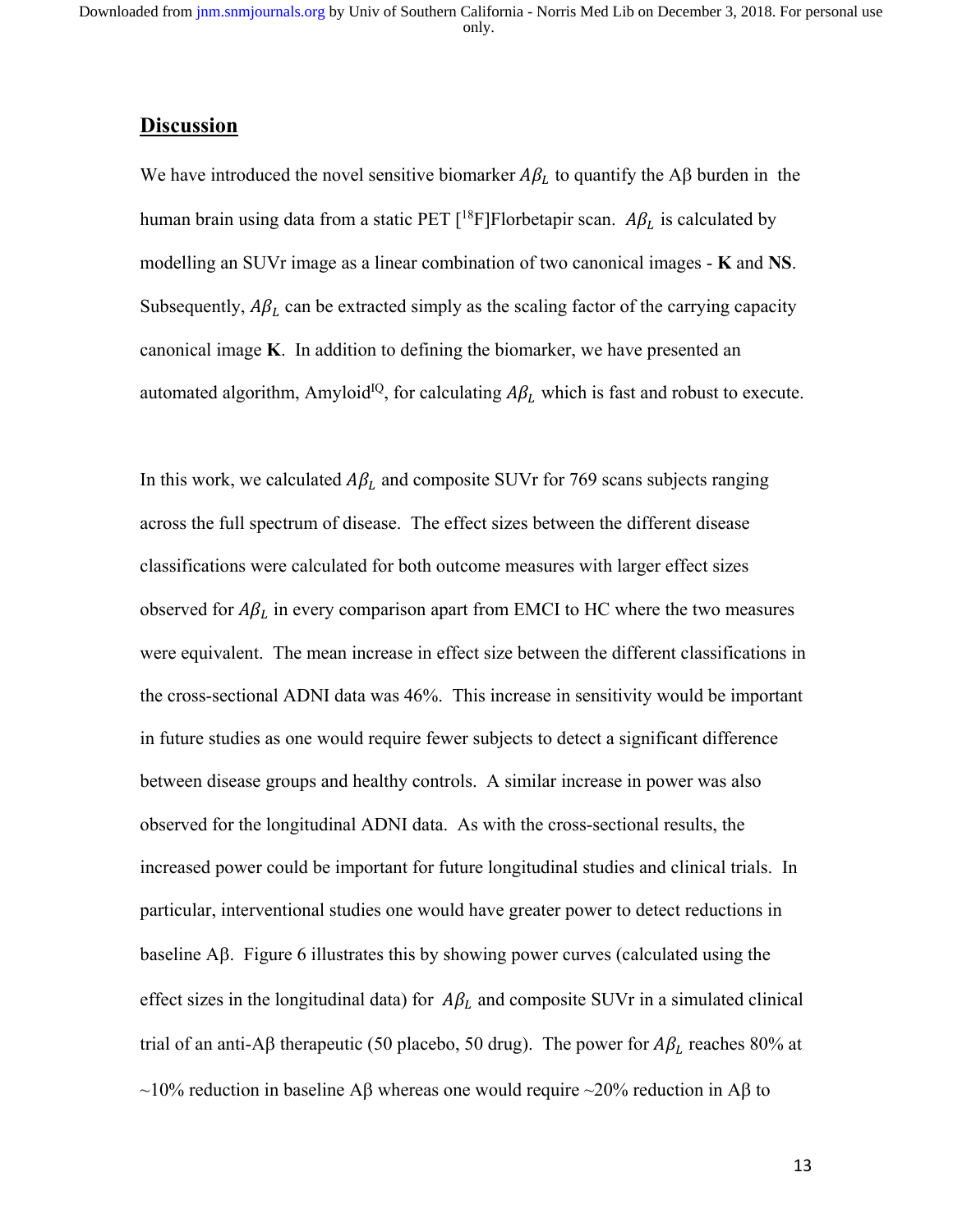achieve the same when using composite SUVr as the outcome measure. This will have a dramatic effect on the financial cost and disruption to patients in interventional studies and clinical trials. This comes at an important time as it has recently been reported that aducanumab reduces  $\text{A}\beta$  in  $\text{A}\text{D}(20)$ .

The difference image produced by the algorithm allows one to analyse how well the SUVr image data was modelled. This feature can provide useful information as to whether a particular scan has an abnormal  $A\beta_L$  due to poor fitting (resulting from poor registration to MNI space or lesions) for instance rather than abnormal concentrations of A $\beta$ . This information is lacking when using composite SUVr. In this work, a voxel was considered to be poorly estimated if the absolute difference in intensity was greater than 0.3. 96% of the SUVr fitted images had fewer than 20% of voxels which were poorly fitted suggesting the SUVr fitted images accurately model the majority SUVr images.

The calculated  $\eta$ s in the cross-sectional analysis reduced as the subjects progressed along the AD pathway. It is possible that this is caused by reductions in white matter volume as [<sup>18</sup>F]Florbetapir binds non-specifically to white matter and this has been shown to decline in AD by up to 5% per year. Further investigation would be required in order to characterise the relationship between the calculated *ns* and white matter atrophy.

There are some limitations that should be considered when using this technique in future studies. In particular, for interventional studies, one should consider that if the intervention affects the A $\beta$  concentration in a spatially dependent manner (i.e., does not

14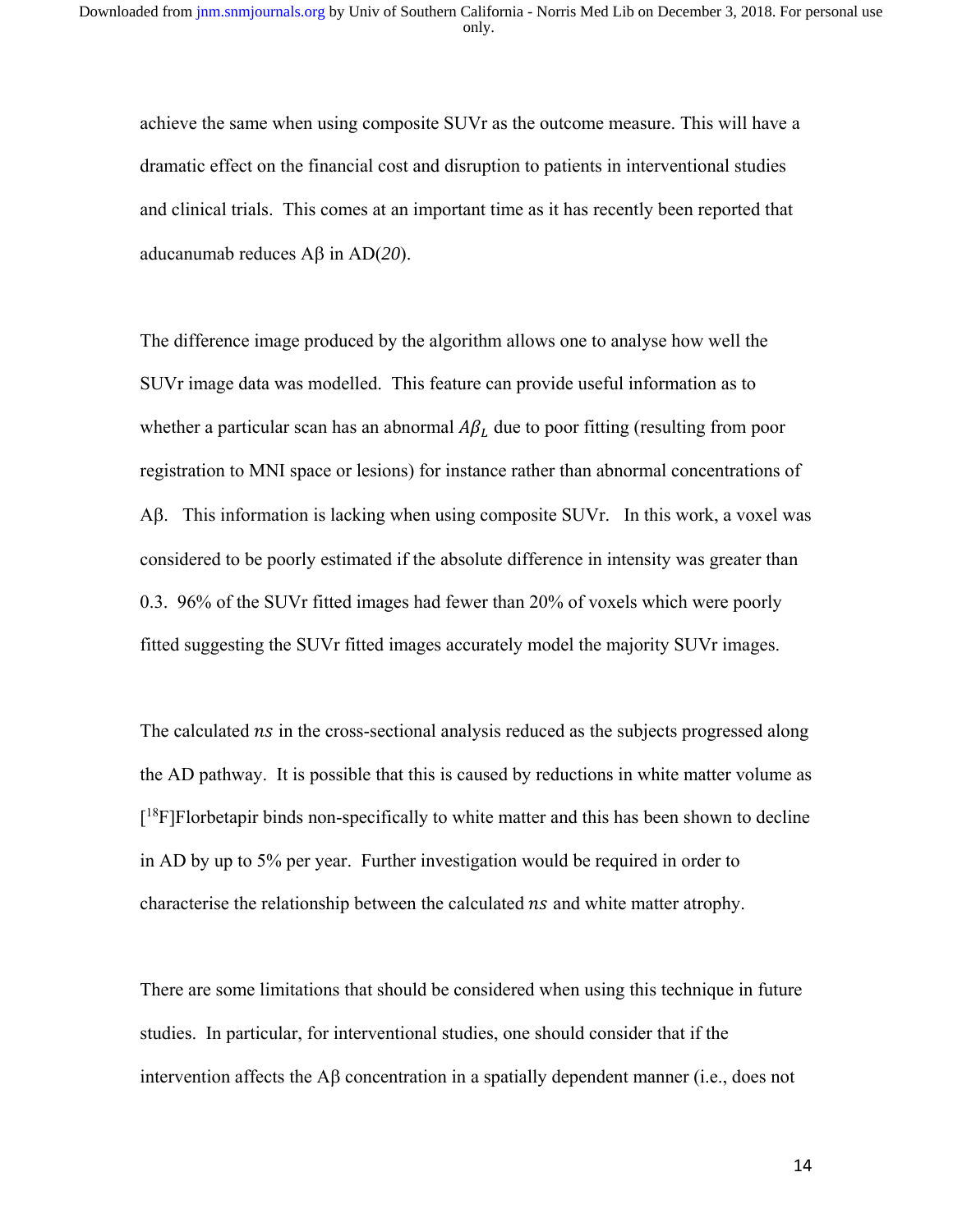reduce  $\overrightarrow{AB}$  uniformly across the brain) then scans may not be modelled effectively using a linear combination of **NS** and **K** after treatment. The quality of fitting pre and post treatment should be investigated in future work. Also, caution should be exercised when using  $A\beta_L$  disease groups other than AD as the outcome measure was developed using templates derived from modelling the disease progression of AD. In addition, it should also be noted that all the work here used SUVr images with a grey matter cerebellum reference region. Recent work has showed greater effect sizes for composite SUVr when using a white matter composite reference region (*21*) and therefore the increase in effect size of  $A\beta_L$  over this SUVr measure could be reduced. However, as mentioned previously, there is a reduction in the calculated *ns* as the disease progresses and the use of white matter as a reference region is not without complexities that will require further investigation.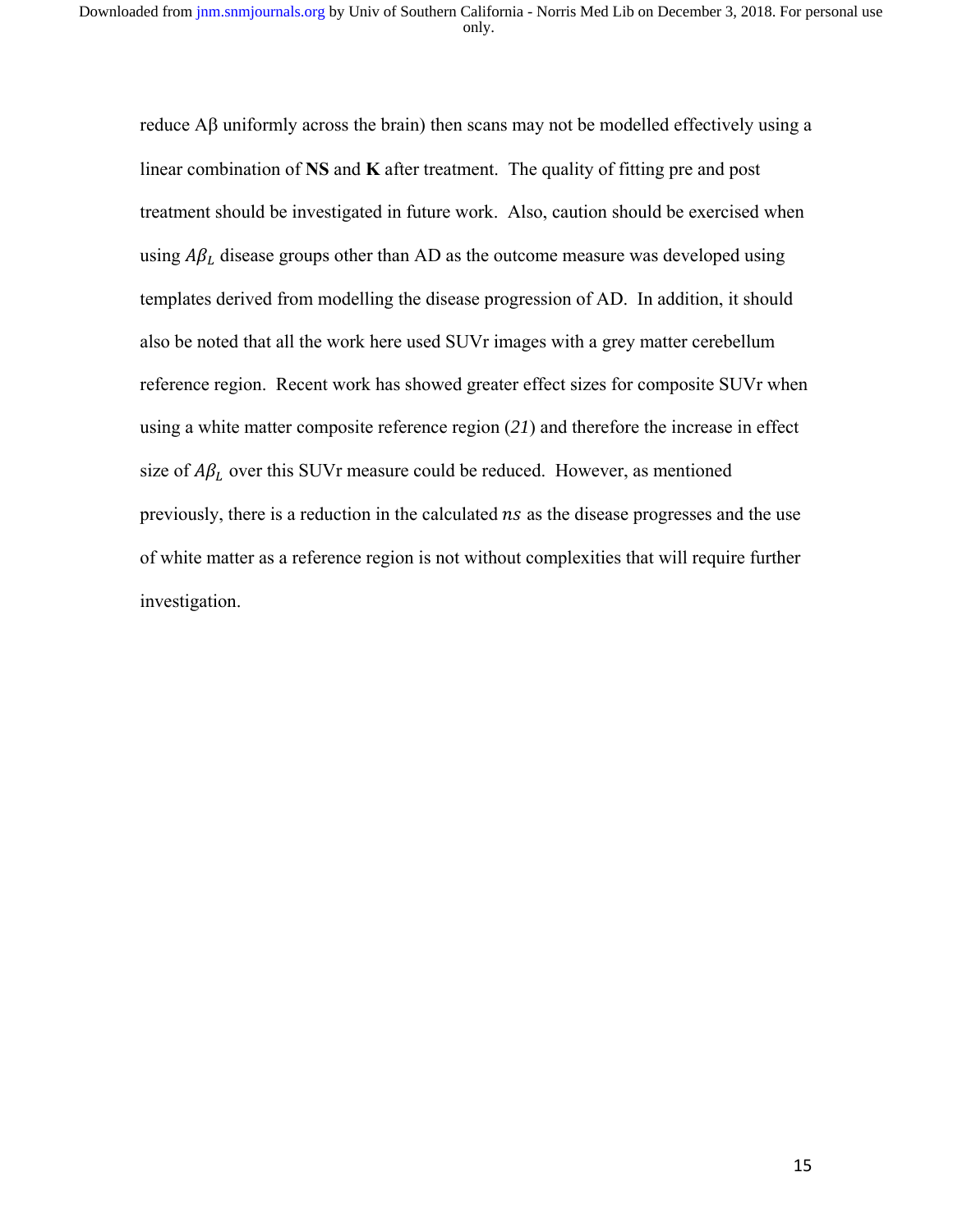### **Conclusion**

In conclusion, we have introduced the novel biomarker  $A\beta_L$  for quantifying the global  $A\beta$ burden using static [<sup>18</sup>F]Florbetapir PET data.  $A\beta_L$  was tested using both cross-sectional and longitudinal data. In both sets of data,  $A\beta_L$  showed increased sensitivity to differences in A $\beta$  concentration. A $\beta_L$  could prove useful by increasing the power to detect changes in longitudinal studies and trials of novel therapeutics targeting  $\mathbf{A}\mathbf{\beta}$ .

### **Author Contributions**

A.W. conducted the experiments, analysed the data and wrote the manuscript. R.N.G. designed the study, aided in data analysis and wrote the manuscript.

## **Acknowledgements**

We would like to thank Clifford Jack for kindly providing us with the longitudinal composite SUVr data, David J. Sharp, Ilan Rabiner and Paul Matthews for helpful comments on the manuscript, Yasser Ituria and Alan Evans for interesting discussions on this topic.

Data collection and sharing for this project was funded by the Alzheimer's Disease Neuroimaging Initiative (ADNI) (National Institutes of Health Grant U01 AG024904) and DOD ADNI (Department of Defense award number W81XWH-12-2-0012). ADNI is funded by the National Institute on Aging, the National Institute of Biomedical Imaging and Bioengineering, and through generous contributions from the following: AbbVie, Alzheimer's Association; Alzheimer's Drug Discovery Foundation; Araclon Biotech; BioClinica, Inc.; Biogen; Bristol-Myers Squibb Company; CereSpir, Inc.; Cogstate; Eisai Inc.; Elan Pharmaceuticals, Inc.; Eli Lilly and Company; EuroImmun; F. Hoffmann-La Roche Ltd and its affiliated company Genentech, Inc.; Fujirebio; GE Healthcare; IXICO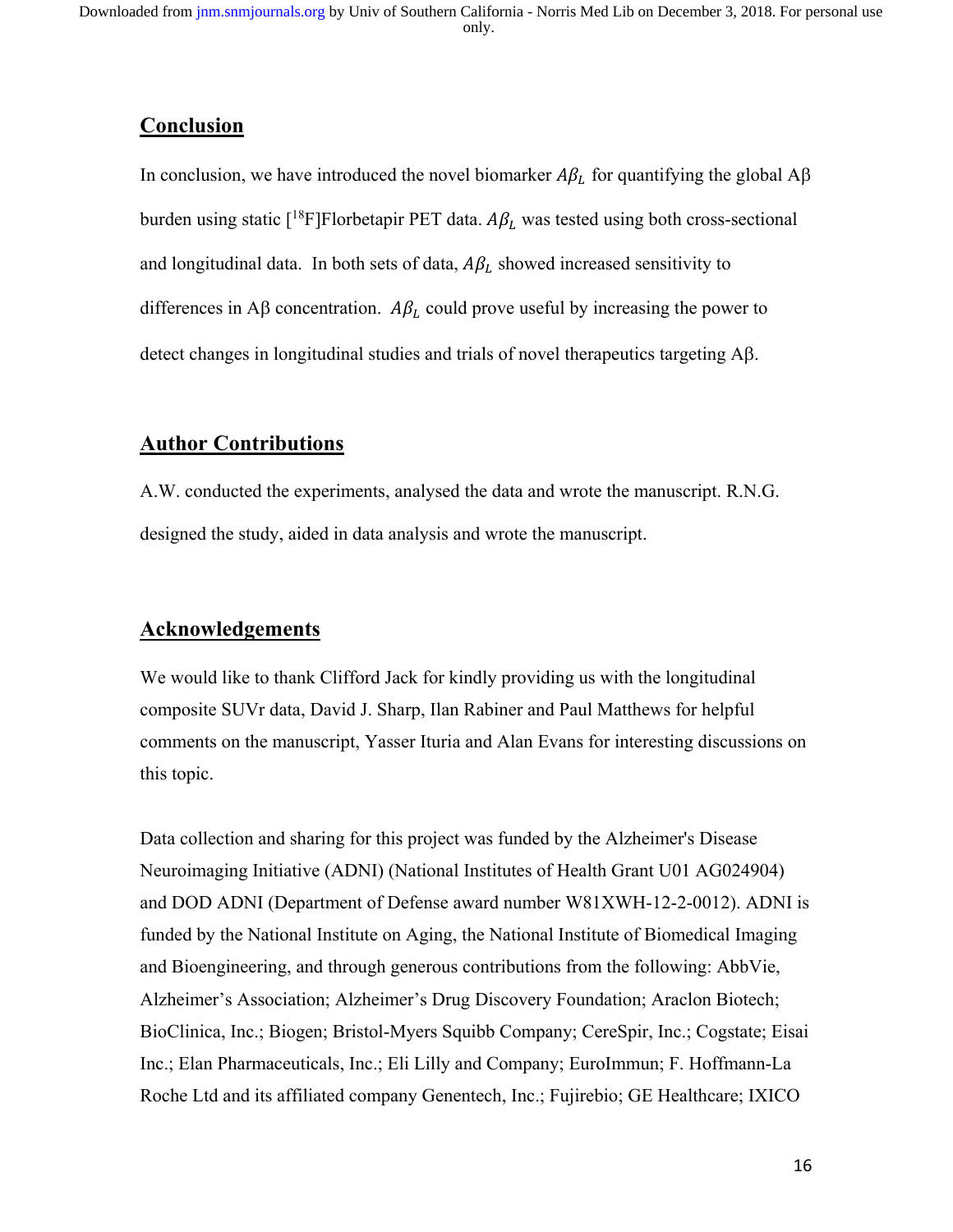Ltd.; Janssen Alzheimer Immunotherapy Research & Development, LLC.; Johnson & Johnson Pharmaceutical Research & Development LLC.; Lumosity; Lundbeck; Merck & Co., Inc.; Meso Scale Diagnostics, LLC.; NeuroRx Research; Neurotrack Technologies; Novartis Pharmaceuticals Corporation; Pfizer Inc.; Piramal Imaging; Servier; Takeda Pharmaceutical Company; and Transition Therapeutics. The Canadian Institutes of Health Research is providing funds to support ADNI clinical sites in Canada. Private sector contributions are facilitated by the Foundation for the National Institutes of Health (www.fnih.org). The grantee organization is the Northern California Institute for Research and Education, and the study is coordinated by the Alzheimer's Therapeutic Research Institute at the University of Southern California. ADNI data are disseminated by the Laboratory for Neuro Imaging at the University of Southern California.

### **Disclosures**

Roger Gunn is a consultant for Abbvie, Biogen and Cerveau.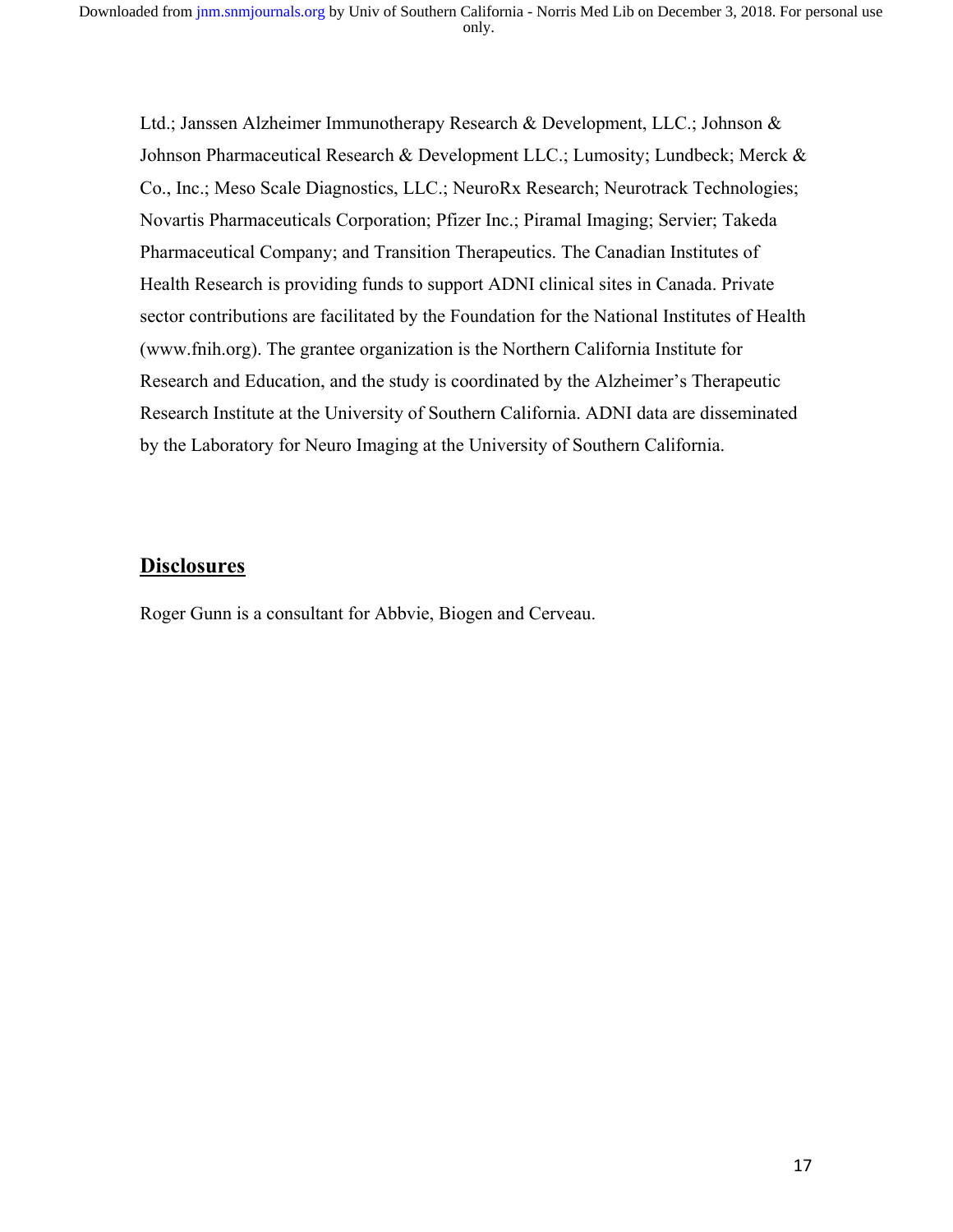# **References**

- 1. Glenner GG, Wong CW. Alzheimer's disease: Initial report of the purification and characterization of a novel cerebrovascular amyloid protein. *Biochem Biophys Res Commun*. 1984;120:885‐890.
- 2. Wong DF, Rosenberg PB, Zhou Y, et al. In vivo imaging of amyloid deposition in Alzheimer disease using the radioligand 18F‐AV‐45 (florbetapir [corrected] F 18). *J Nucl Med*. 2010;51:913‐920.
- 3. Wong CW, Quaranta V, Glenner GG. Neuritic plaques and cerebrovascular amyloid in Alzheimer disease are antigenically related. *Proc Natl Acad Sci U S A*. 1985;82:8729‐8732.
- 4. Hardy JA, Higgins GA. Alzheimer's disease: the amyloid cascade hypothesis. *Sci* . 1992;256:184‐185.
- 5. Hardy J, Allsop D. Amyloid deposition as the central event in the aetiology of Alzheimer's disease. *Trends Pharmacol Sci*. 1991;12:383‐388.
- 6. Stefani M, Dobson CM. Protein aggregation and aggregate toxicity: new insights into protein folding, misfolding diseases and biological evolution. *J Mol Med*. 2003;81:678‐699.
- 7. Jagust WJ, Landau SM, Koeppe RA, et al. The Alzheimer's Disease Neuroimaging Initiative 2 PET Core: 2015. *Alzheimer's Dement J Alzheimer's Assoc*. 2016;11:757‐ 771.
- 8. Rowe CC, Ellis KA, Rimajova M, et al. Amyloid imaging results from the Australian Imaging, Biomarkers and Lifestyle (AIBL) study of aging. *Neurobiol Aging*. 2010;31:1275‐1283.
- 9. Jack CR, Wiste HJ, Lesnick TG, et al. Brain β‐amyloid load approaches a plateau. *Neurology*. 2013;80:890‐896.
- 10. Mueller SG, Weiner MW, Thal LJ, et al. The Alzheimer's disease neuroimaging initiative. *Neuroimaging Clin N Am*. 2005;15:869‐877.
- 11. Tryputsen V, DiBernardo A, Samtani M, Novak GP, Narayan VA, Raghavan N. Optimizing Regions‐of‐Interest Composites for Capturing Treatment Effects on Brain Amyloid in Clinical Trials. *J Alzheimers Dis*. 2015;43:809‐821.
- 12. Landau SM, Fero A, Baker SL, et al. Measurement of Longitudinal β‐Amyloid Change with 18F‐Florbetapir PET and Standardized Uptake Value Ratios. *J Nucl Med*. 2015;56:567‐574.
- 13. Lammertsma AA. Forward to the Past: The Case for Quantitative PET Imaging. *J Nucl Med*. 2017;58:1019‐1024.
- 14. Whittington A, Sharp DJ, Gunn RN. Spatiotemporal distribution of β‐amyloid in Alzheimer's disease results from heterogeneous regional carrying capacities. *J Nucl Med*. November 2017.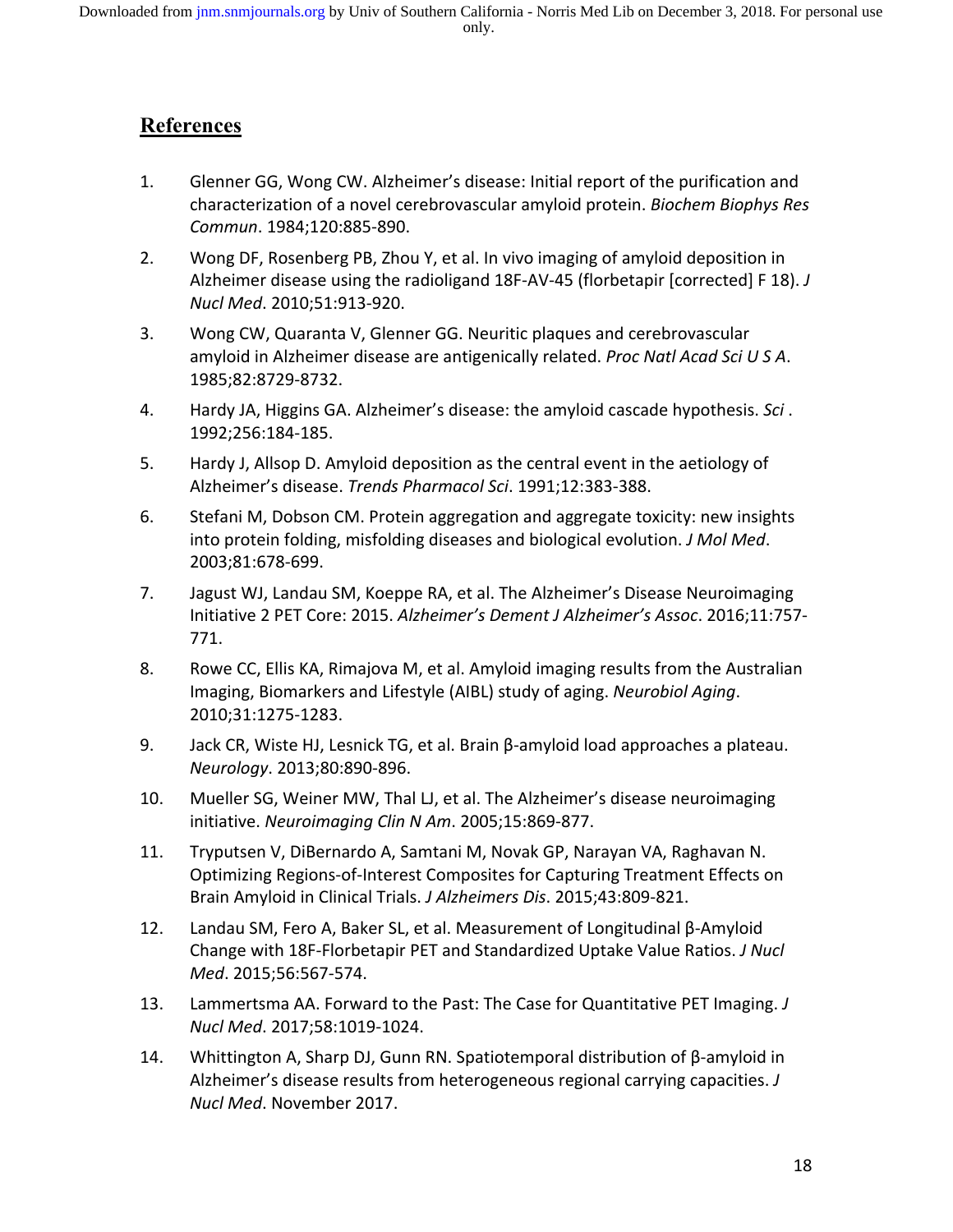- 15. Jagust WJ, Bandy D, Chen K, et al. The Alzheimer's Disease Neuroimaging Initiative positron emission tomography core. *Alzheimer's Dement*. 2010;6:221‐ 229.
- 16. Mazziotta J, Toga A, Evans A, et al. A probabilistic atlas and reference system for the human brain: International Consortium for Brain Mapping (ICBM). *Philos Trans R Soc London Ser B*. 2001;356:1293‐1322.
- 17. Ashburner J. A fast diffeomorphic image registration algorithm. *Neuroimage*. 2007;38:95‐113.
- 18. Tziortzi AC, Searle GE, Tzimopoulou S, et al. Imaging dopamine receptors in humans with [11C]‐(+)‐PHNO: Dissection of D3 signal and anatomy. *Neuroimage*. 2011;54:264‐277.
- 19. Whittington A, Sharp DJ, Gunn RN. Spatiotemporal Distribution of β‐Amyloid in Alzheimer Disease Is the Result of Heterogeneous Regional Carrying Capacities. *J Nucl Med* . 2018;59:822‐827.
- 20. Sevigny J, Chiao P, Bussière T, et al. The antibody aducanumab reduces Aβ plaques in Alzheimer's disease. *Nature*. 2016;537:50‐56.
- 21. Fleisher AS, Joshi AD, Sundell KL, et al. Use of white matter reference regions for detection of change in florbetapir positron emission tomography from completed phase 3 solanezumab trials. *Alzheimer's Dement J Alzheimer's Assoc*. 2017;13:1117‐1124.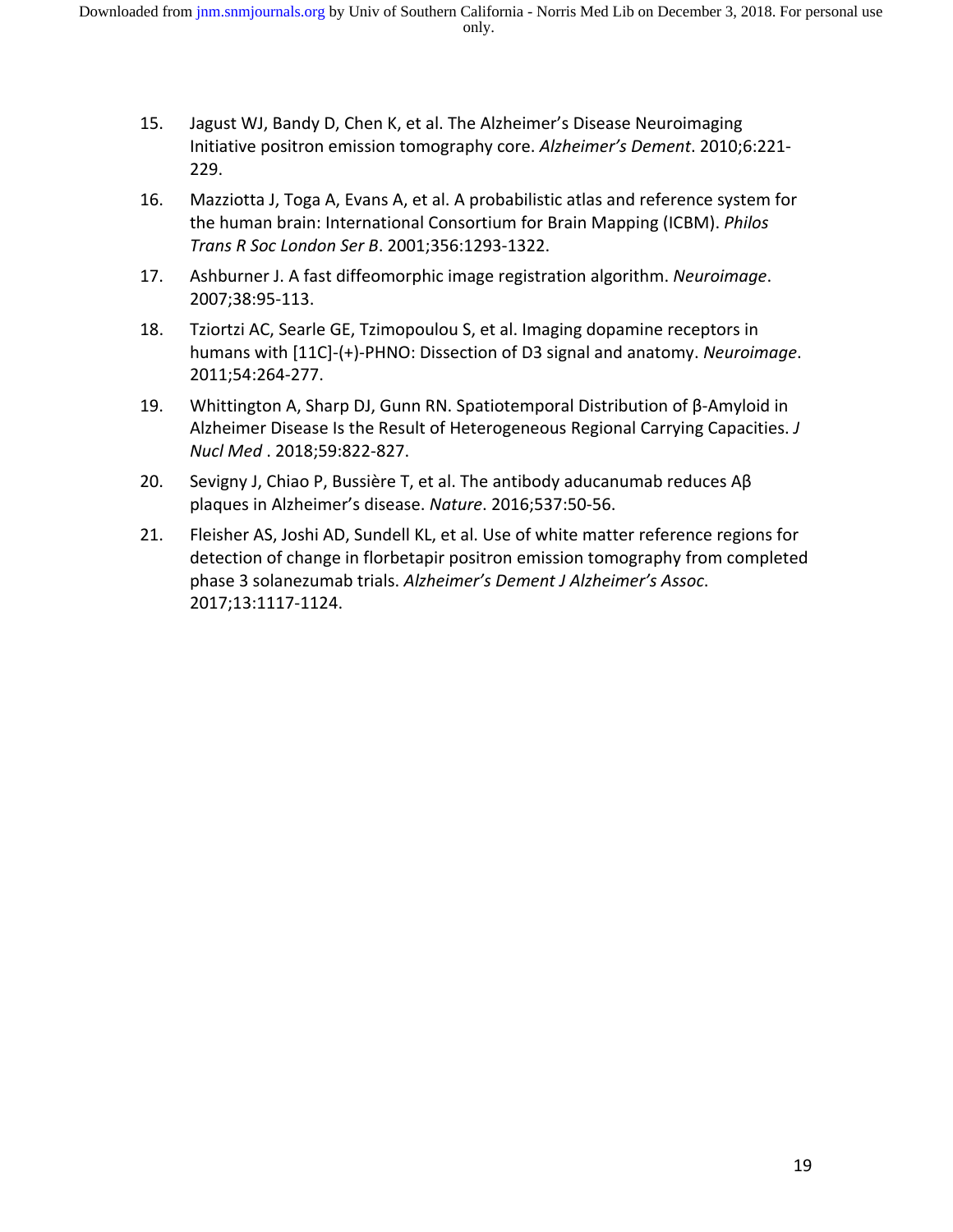### **Figures**



**Figure 1:** *Amyloid<sup>IQ</sup> Algorithm for calculating*  $A\beta_L$  *from a single SUVr image with cerebellar grey matter used a reference region.*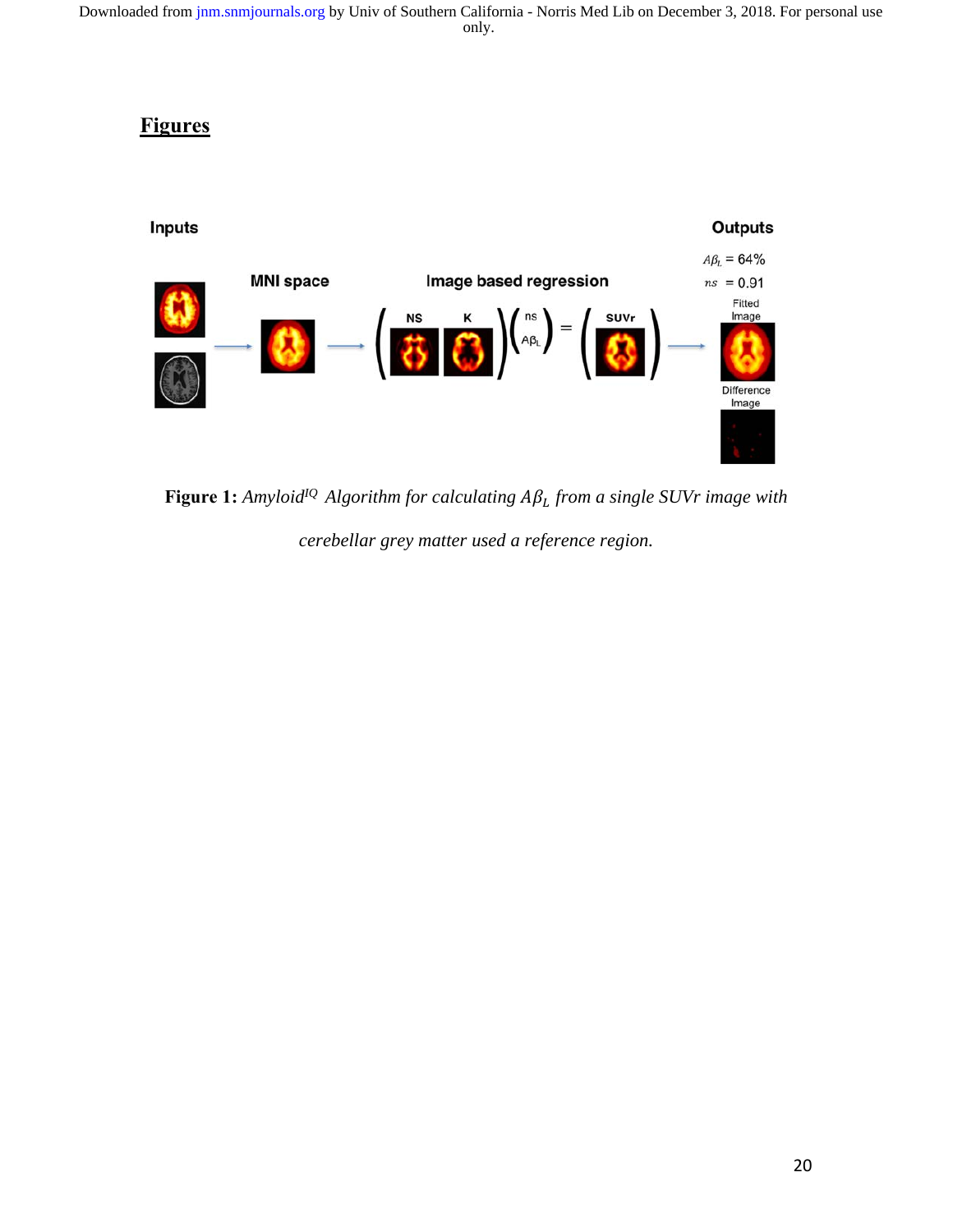

**Figure 2:** *Evaluation of the fit of SUVrfit images. Top: Percentage of voxels in the brain with*  $|SUVr - SUVr_{fit}| > 0.3$  *for each subject. Bottom: SUVr image, the SUVrfit image and the difference image for three example subjects. The SUVrfit image accurately fits the SUVr image in all three examples.*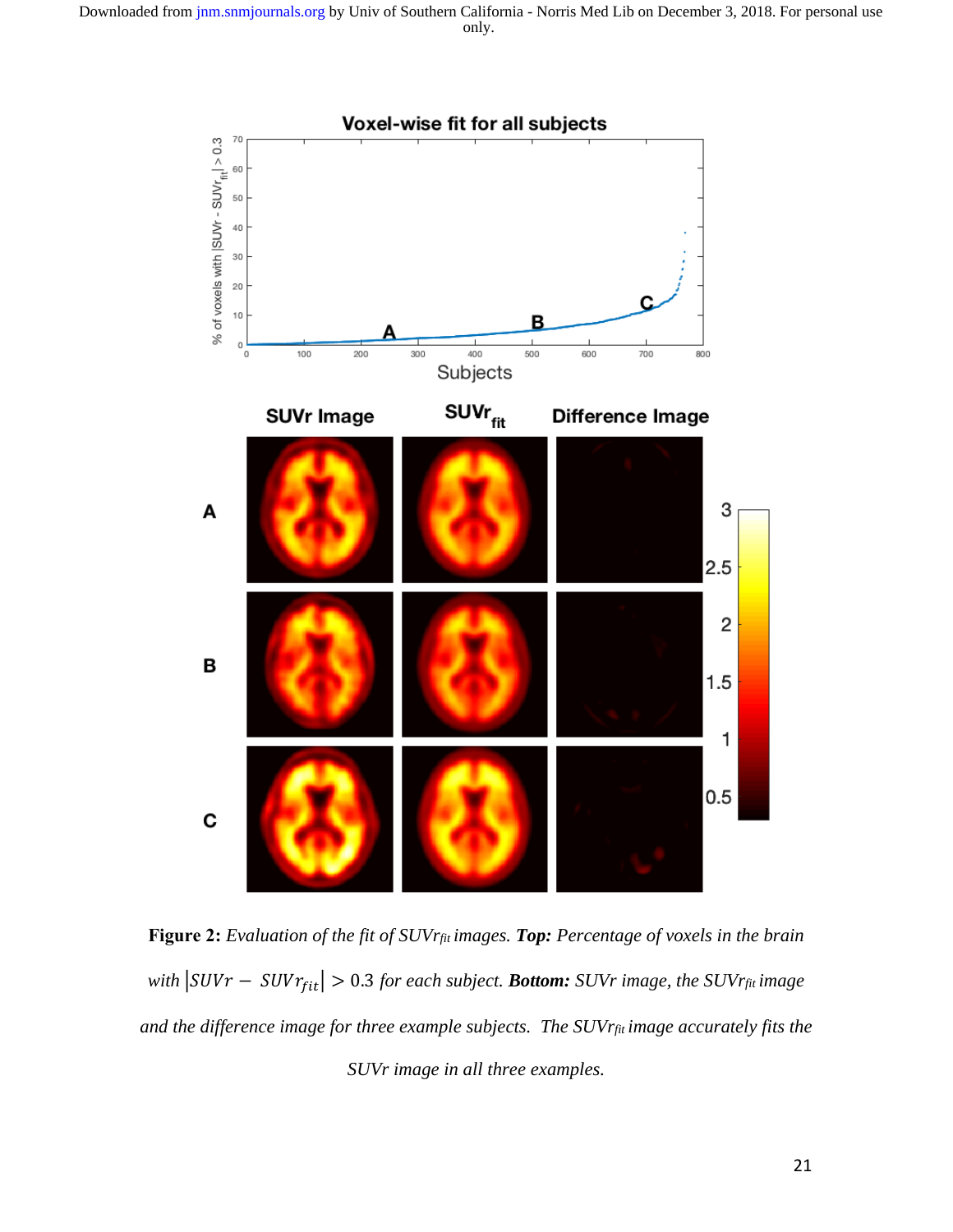only. Downloaded from [jnm.snmjournals.org b](http://jnm.snmjournals.org/)y Univ of Southern California - Norris Med Lib on December 3, 2018. For personal use



**Figure 3:** *Boxplots for composite SUVr* (left) and  $A\beta_L$  (right) for each of the four *diagnosis groups in the cross-sectional data. Effect sizes are calculated between all*   $g$ roups are larger for  $A\beta_L$  than for composite SUVr apart from EMCI to HC where the *outcome measures are equivalent (see Table 1 and Table 2).*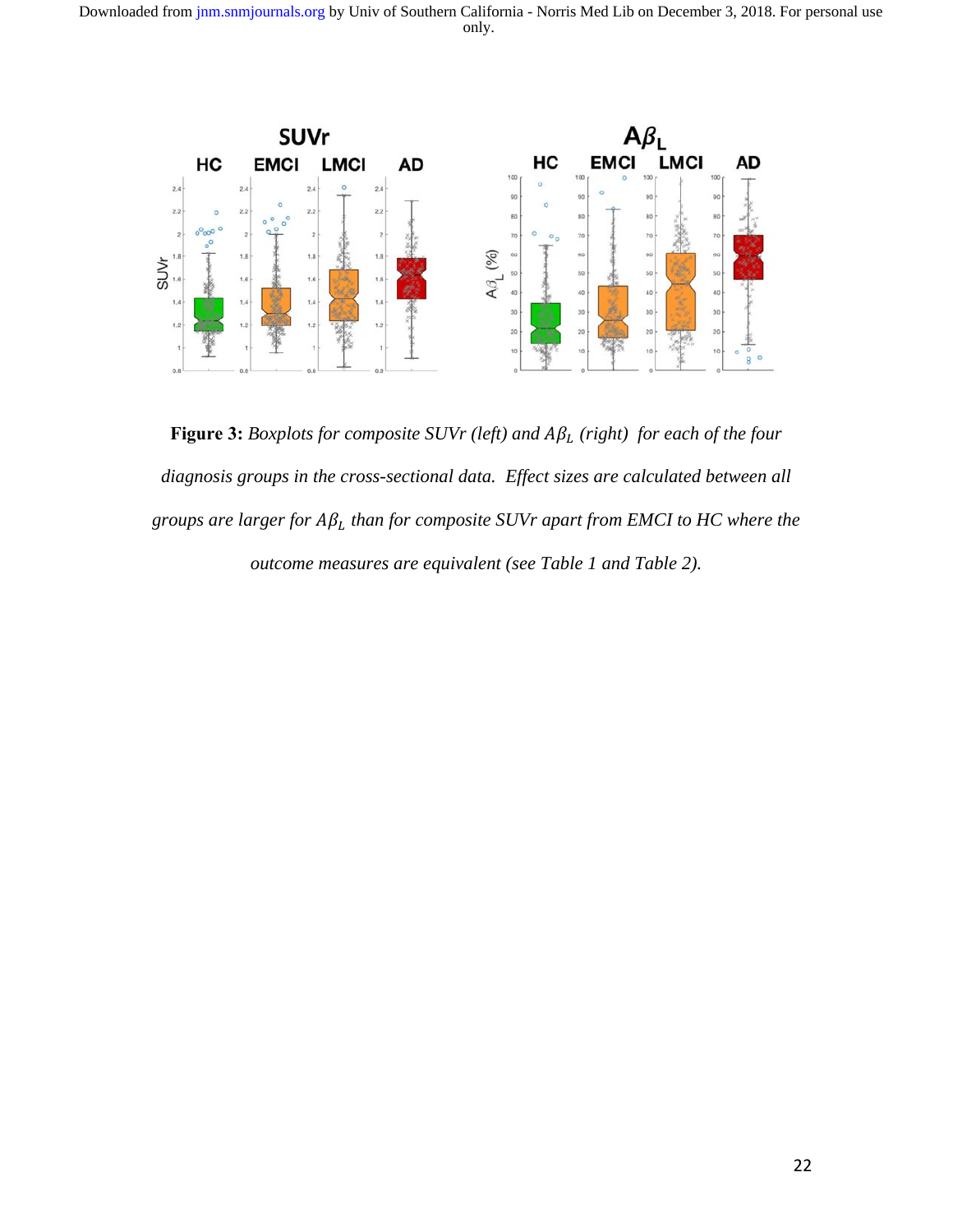

Figure 4: *Boxplots showing the distributions of ns for each of the four diagnosis groups in the cross-sectional data. ns is statistically lower in the AD and LMCI groups when compared to healthy controls but the same in the EMCI group*.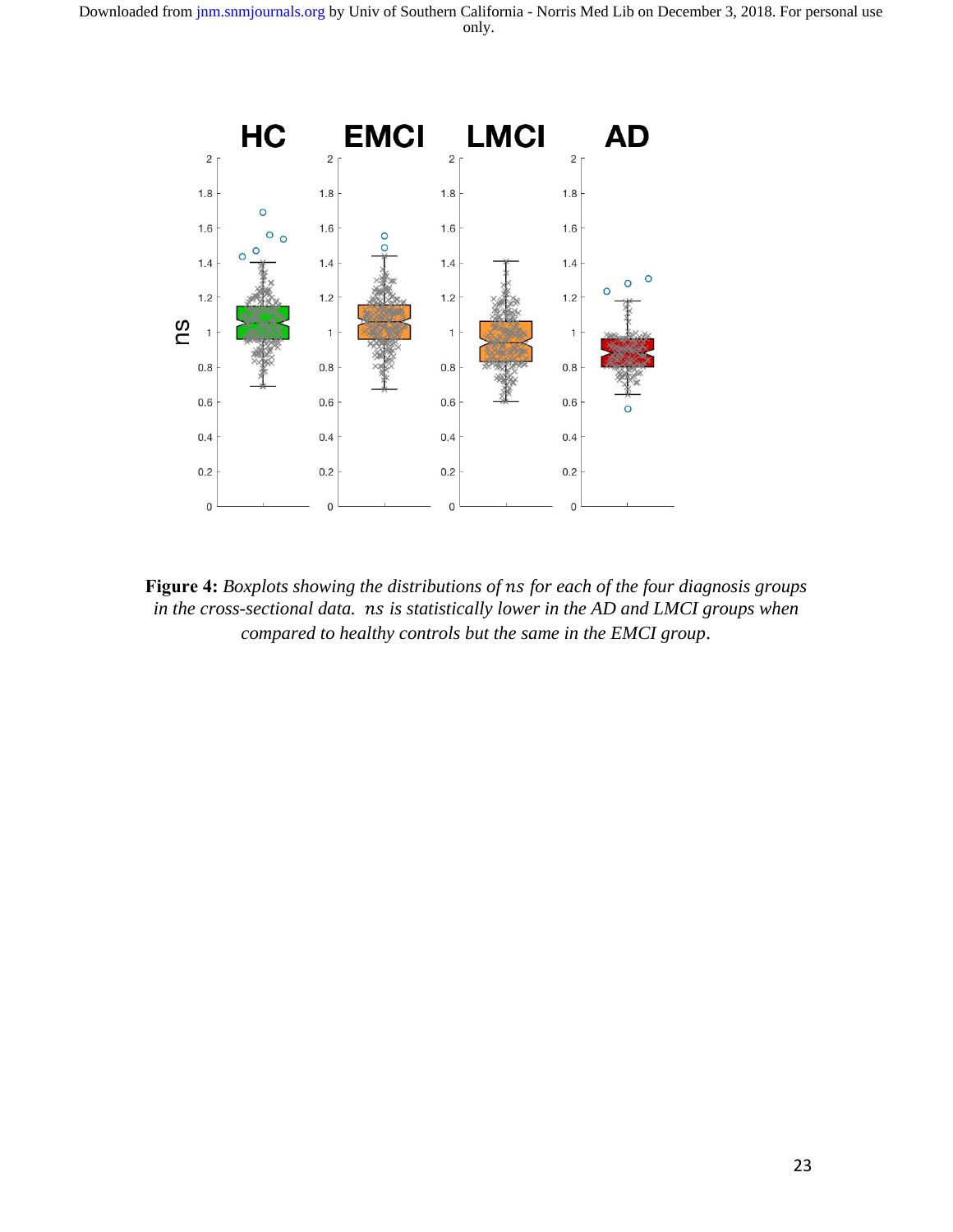

**Figure 5:** *Boxplots showing the distributions of % change in composite SUVr (left) and*   $%$  change in  $A\beta_L$  (right). A bigger effect size is demonstrated with  $A\beta_L$ .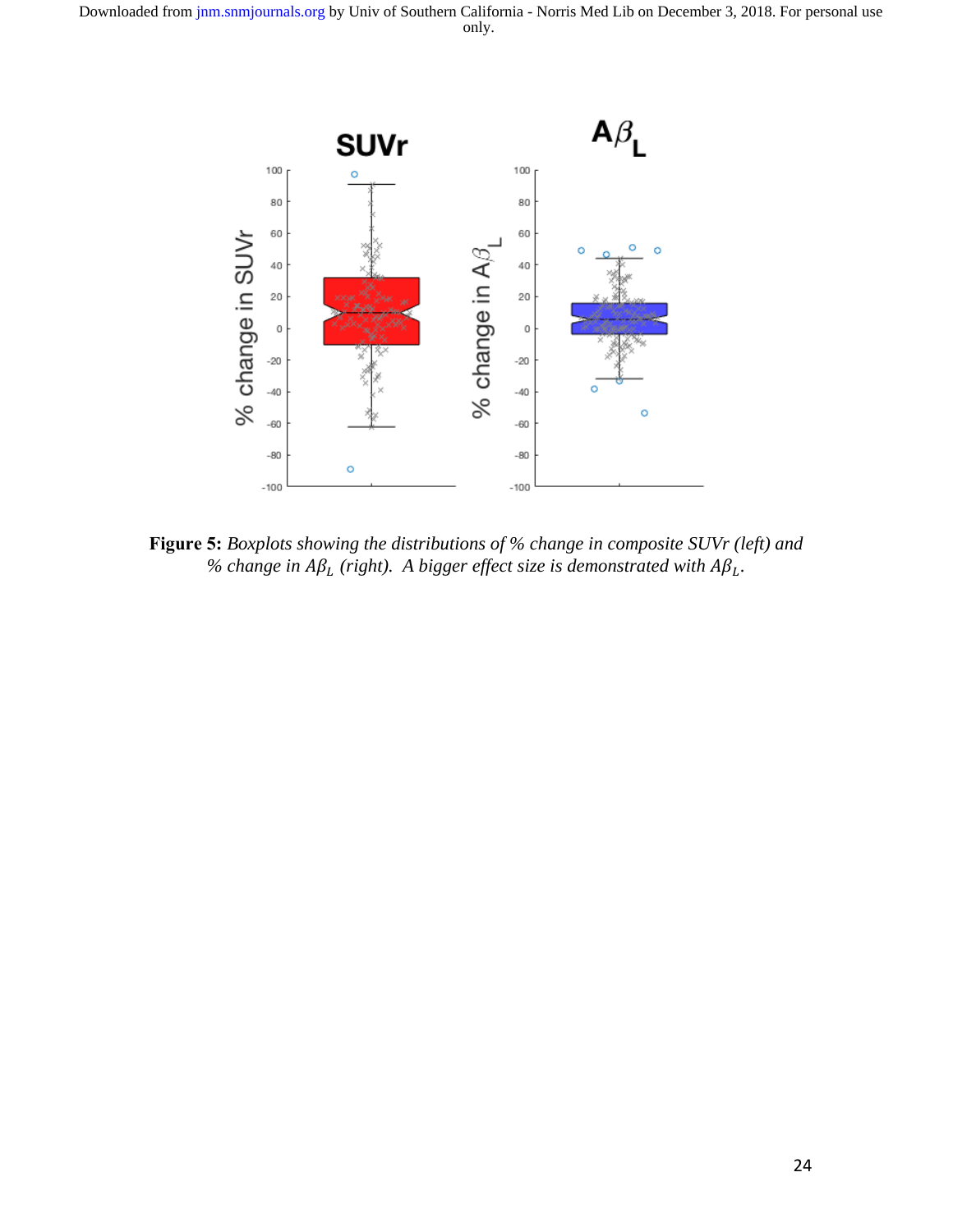

**Figure 6:** Power curves for composite SUVr and  $A\beta_L$  in a simulated clinical trial (50 *placebo, 50 drug) of an anti-A* $\beta$  *therapeutic calculated using the effect sizes found in the longitudinal ADNI data.*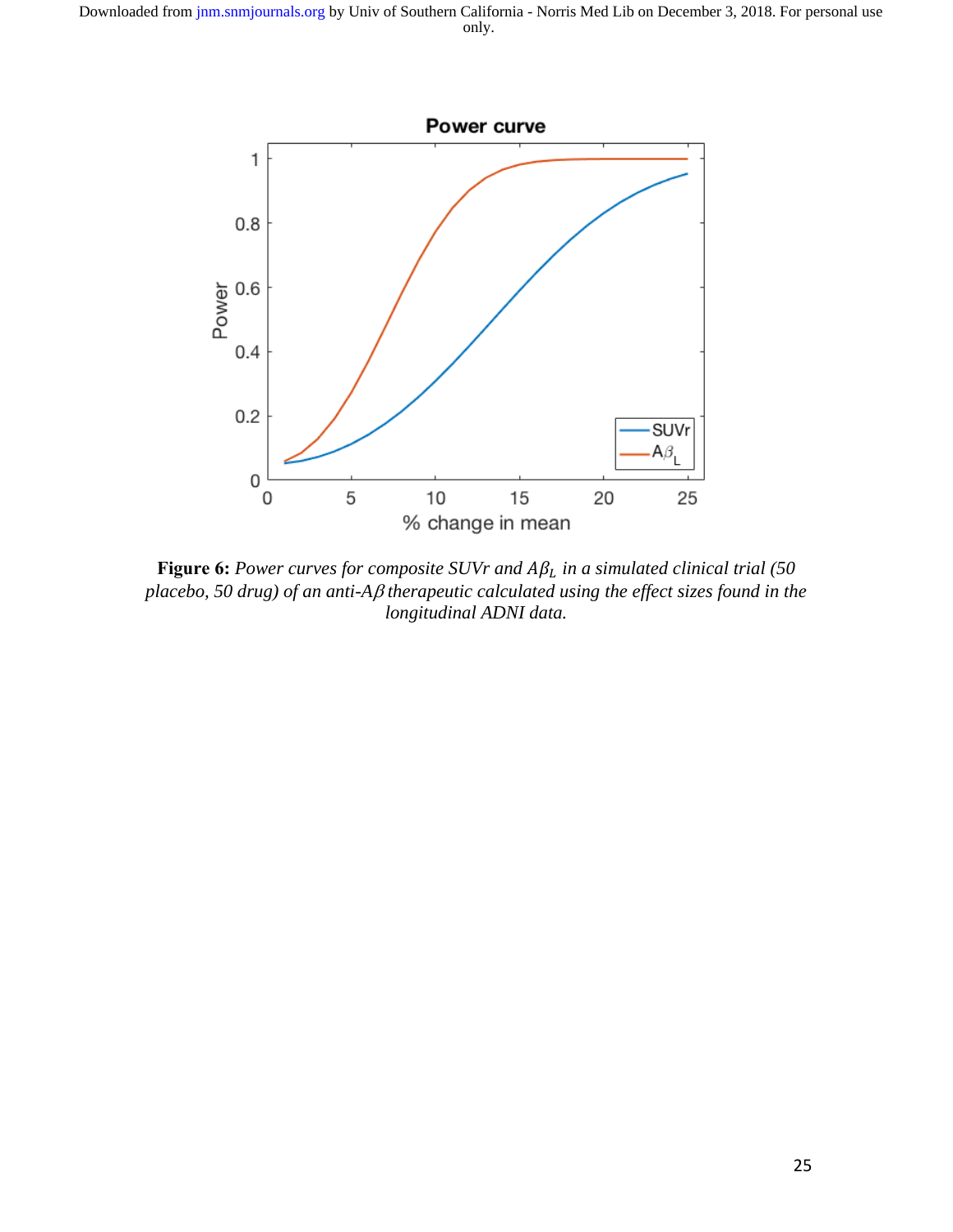# **Tables**

|                            | <b>EMCI</b> | LMCI | AD   |
|----------------------------|-------------|------|------|
| Effect size vs HC          | 0.24        | 0.48 | 1.06 |
| <b>Effect size vs EMCI</b> |             | 0.26 | 0.81 |
| Effect size vs LMCI        |             |      | 0.50 |

**Table 1:** *Table of effect sizes for composite SUVr* 

|                            | <b>EMCI</b> | LMCI | AD   |
|----------------------------|-------------|------|------|
| Effect size vs HC          | 0.24        | 0.71 | 1.51 |
| <b>Effect size vs EMCI</b> |             | 0.49 | 1.24 |
| <b>Effect size vs LMCI</b> |             |      | 0.64 |

**Table 2:** *Table of effect sizes for*  $A\beta_L$